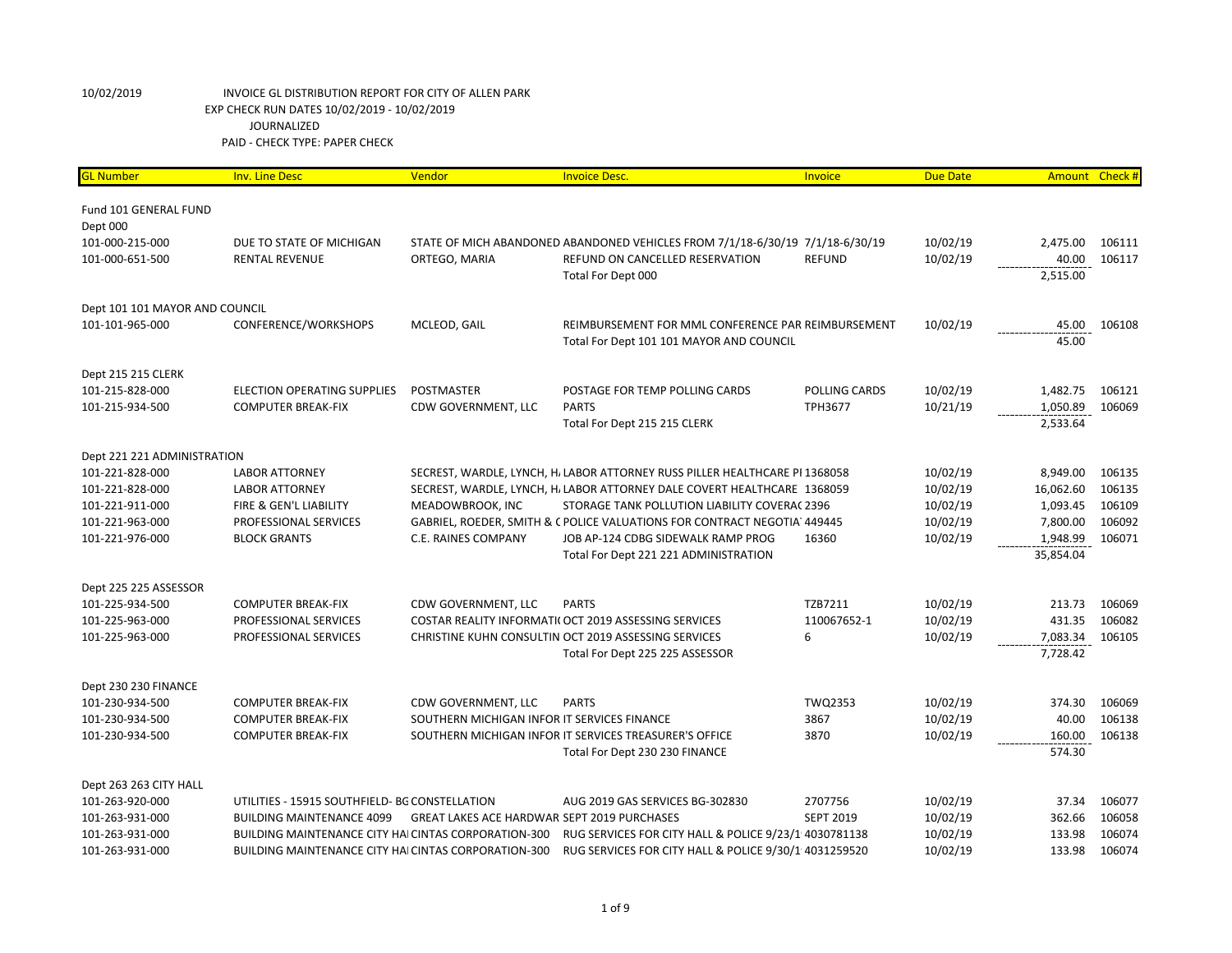| <b>HINCKLEY SPRINGS</b><br>106099<br>101-263-931-000<br><b>BUILDING MAINTENANCE</b><br><b>COFFEE SERVICES FOR CITY HALL</b><br>17305203091319<br>10/02/19<br>164.59<br>19-1009<br>10/02/19<br>1,960.00<br>106151<br>101-263-931-000<br><b>BUILDING MAINTENANCE</b><br><b>VETERANS CLEANING</b><br>SEPT 2019 CLEANING SERVICES CITY HALL<br>19-2609<br>10/02/19<br>480.00<br>106151<br>101-263-931-000<br><b>BUILDING MAINTENANCE</b><br><b>VETERANS CLEANING</b><br>SEPT 2019 CLEANING SERVICES DPW DEPT<br>45.00<br>106137<br>CAPITAL OUTLAY-BUILDING LEASE SHREDCORP.<br><b>SHREDDING SERVICES</b><br>4123056<br>10/02/19<br>101-263-985-000<br>3,317.55<br>Total For Dept 263 263 CITY HALL<br>Dept 277 CABLE/IT<br><b>PARTS</b><br><b>VBJ8782</b><br>106069<br>101-277-935-000<br>COMPUTER SOFTWARE MAINTEN/CDW GOVERNMENT, LLC<br>10/02/19<br>1,239.72<br><b>PARTS</b><br><b>TQL5832</b><br>10/02/19<br>484.47<br>106069<br>101-277-984-000<br>COMPUTER EQUIPMENT/SOFTWA CDW GOVERNMENT, LLC<br>COMPUTER EQUIPMENT/SOFTWA SOUTHERN MICHIGAN INFOR IT SERVICES ADMINSTRATION<br>1,320.00<br>106138<br>101-277-984-000<br>3833<br>10/02/19<br>160.00<br>106138<br>101-277-984-000<br>COMPUTER EQUIPMENT/SOFTWA SOUTHERN MICHIGAN INFOR IT SERVICES ADMIN<br>3865<br>10/02/19<br>Total For Dept 277 CABLE/IT<br>3,204.19<br>Dept 305 305 POLICE DEPARTMENT<br>10,010.00<br>106075<br>101-305-805-000<br><b>VEHICLE TOWING</b><br><b>CITY TOWING</b><br>55 VEHICLES TOWED, 16 PERSONAL 9/1/19-9/19/1-9/15/19<br>10/02/19<br>10/02/19<br>7,090.00<br>106075<br>101-305-805-000<br><b>VEHICLE TOWING</b><br><b>CITY TOWING</b><br>43 VEHICLES TOWED 9/16-9/30/19 8 PERSONA 9/16-9/30/19<br>LASER REPAIR POLICE DEPT<br>10/02/19<br>400.15<br>106106<br>101-305-934-000<br><b>EQUIPMENT MAINTENANCE</b><br><b>KUSTOM SIGNALS</b><br>567383<br>3869<br>80.00<br>106138<br>SOUTHERN MICHIGAN INFOR COMPUTER SERVICES POLICE DEPT<br>10/02/19<br>101-305-934-500<br><b>COMPUTER BREAK-FIX</b><br>60004917<br>10/02/19<br>383.85<br>106101<br>INTERSTATE BATTERY OF SE IN SUPPLIES<br>101-305-939-000<br><b>VEHICLE MAINTENANCE</b><br>225.00<br>106091<br>101-305-961-000<br>POL. TRAIN-ACT 302 ST. GRANT<br>FOX VALLEY TECH COLLEGE EDUCATIONAL SEMINAR FOR SRO MIKE BACILE TPB0000551034<br>10/02/19<br>33.92<br>106107<br>MALARA, AMY<br>10/02/19<br>101-305-962-000<br><b>MISCELLANEOUS</b><br>REIMBURSEMENT NOTARY PUBLIC PROCESS<br>REIMBURSEMENT<br>10/02/19<br>15.00<br>106144<br>101-305-962-000<br><b>MISCELLANEOUS</b><br><b>JAMES THORBURN</b><br>REIMBURSEMENT FOR PARKING EXPENSES<br>REIMBURSEMENT<br>Total For Dept 305 305 POLICE DEPARTMENT<br>18,237.92<br>Dept 340 340 FIRE DEPARTMENT<br>10/02/19<br>40.77<br>106118<br>101-340-728-000<br><b>OFFICE SUPPLIES</b><br>PETTY CASH - FIRE<br>REIMBURSEMENT ON PETTY CASH FIRE DEPT<br>REIMBURSEMENT<br>GREAT LAKES ACE HARDWAR SEPT 2019 PURCHASES<br><b>SEPT 2019</b><br>10/02/19<br>1.80<br>106058<br>101-340-757-000<br><b>OPERATING SUPPLIES 4071</b><br>10/02/19<br>287.55<br>106114<br><b>OPERATING SUPPLIES</b><br>NETWORK SERVICES COMPAI OPERATING SUPPLIES<br>6610396-00<br>101-340-757-000<br>75.50<br>106118<br>PETTY CASH - FIRE<br>REIMBURSEMENT ON PETTY CASH FIRE DEPT<br>REIMBURSEMENT<br>10/02/19<br>101-340-757-000<br><b>OPERATING SUPPLIES</b><br>535.50<br>106102<br>101-340-757-500<br><b>RESCUE SUPPLIES</b><br>J & B MEDICAL SUPPLY, INC. RESCUE SUPPLIES<br>5714333<br>10/02/19<br>28.00<br>106118<br>PETTY CASH - FIRE<br>REIMBURSEMENT<br>10/02/19<br>101-340-757-500<br><b>RESCUE SUPPLIES</b><br>REIMBURSEMENT ON PETTY CASH FIRE DEPT<br>STRYKER SALES CORPORATIO RESCUE SUPPLIES<br>2786135M<br>10/02/19<br>298.76<br>106142<br>101-340-757-500<br><b>RESCUE SUPPLIES</b><br>20245<br>69.79<br>106155<br>101-340-768-000<br><b>UNIFORMS</b><br><b>WEST SHORE SERVICES</b><br>UNIFORMS FIRE DEPT<br>10/02/19<br>1,647.90<br>106140<br>101-340-805-000<br>AMBULANCE BILLING<br><b>STATE OF MICHIGAN</b><br>QUALITY ASSURANCE ASSESSMENT 7/1/19-9/3 491-366989<br>10/02/19<br>106062<br>TELEPHONE-FIRE CHIEF FAX & BAC AT & T<br>10/02/19<br>285.01<br>101-340-853-000<br>FIRE SERVICES 8/11-9/10/19<br>313928637709<br>106148<br><b>TELEPHONE</b><br>10/02/19<br>96.04<br>101-340-853-000<br><b>VERIZON WIRELESS</b><br>FIRE PHONE SERVICES 8/11-9/10/19<br>9837798075<br>1,015.77<br>106077<br>UTILITIES- 6730 ROOSEVELT - BG-2 CONSTELLATION<br>AUG 2019 GAS SERVICES BG-218249<br>2707762<br>10/02/19<br>101-340-920-000<br>2707761<br>106077<br>101-340-920-000<br>UTILITIES- 6730 ROOSEVELT- BG-2: CONSTELLATION<br>AUG 2019 GAS SERVICES BG-212667<br>10/02/19<br>0.00<br>98024<br>414.94<br>106084<br>101-340-931-000<br><b>BUILDING MAINTENANCE</b><br>D & L GARDEN CENTER, INC. BUILDING MNT<br>10/02/19<br>10562436<br>52.00<br>106125<br>101-340-931-000<br><b>BUILDING MAINTENANCE</b><br>ROSE PEST SOLUTIONS<br><b>BUILDING MNT</b><br>10/02/19<br>101-340-934-000<br><b>EQUIPMENT MAINTENANCE</b><br>PETTY CASH - FIRE<br>REIMBURSEMENT ON PETTY CASH FIRE DEPT<br>10/02/19<br>35.60<br>106118<br>REIMBURSEMENT | <b>GL Number</b> | <b>Inv. Line Desc</b> | Vendor | <b>Invoice Desc.</b> | Invoice | <b>Due Date</b> | <b>Amount</b> | Check # |
|--------------------------------------------------------------------------------------------------------------------------------------------------------------------------------------------------------------------------------------------------------------------------------------------------------------------------------------------------------------------------------------------------------------------------------------------------------------------------------------------------------------------------------------------------------------------------------------------------------------------------------------------------------------------------------------------------------------------------------------------------------------------------------------------------------------------------------------------------------------------------------------------------------------------------------------------------------------------------------------------------------------------------------------------------------------------------------------------------------------------------------------------------------------------------------------------------------------------------------------------------------------------------------------------------------------------------------------------------------------------------------------------------------------------------------------------------------------------------------------------------------------------------------------------------------------------------------------------------------------------------------------------------------------------------------------------------------------------------------------------------------------------------------------------------------------------------------------------------------------------------------------------------------------------------------------------------------------------------------------------------------------------------------------------------------------------------------------------------------------------------------------------------------------------------------------------------------------------------------------------------------------------------------------------------------------------------------------------------------------------------------------------------------------------------------------------------------------------------------------------------------------------------------------------------------------------------------------------------------------------------------------------------------------------------------------------------------------------------------------------------------------------------------------------------------------------------------------------------------------------------------------------------------------------------------------------------------------------------------------------------------------------------------------------------------------------------------------------------------------------------------------------------------------------------------------------------------------------------------------------------------------------------------------------------------------------------------------------------------------------------------------------------------------------------------------------------------------------------------------------------------------------------------------------------------------------------------------------------------------------------------------------------------------------------------------------------------------------------------------------------------------------------------------------------------------------------------------------------------------------------------------------------------------------------------------------------------------------------------------------------------------------------------------------------------------------------------------------------------------------------------------------------------------------------------------------------------------------------------------------------------------------------------------------------------------------------------------------------------------------------------------------------------------------------------------------------------------------------------------------------------------------------------------------------------------------------------------------------------------------------------------------------------------------------------------------------------------------------------------------------------------------------------------------------------------------------------------------------------------------------------------------------------------------------------------------------------------------------------------------------------------------------------------------------------------------------------------------------------------------------|------------------|-----------------------|--------|----------------------|---------|-----------------|---------------|---------|
|                                                                                                                                                                                                                                                                                                                                                                                                                                                                                                                                                                                                                                                                                                                                                                                                                                                                                                                                                                                                                                                                                                                                                                                                                                                                                                                                                                                                                                                                                                                                                                                                                                                                                                                                                                                                                                                                                                                                                                                                                                                                                                                                                                                                                                                                                                                                                                                                                                                                                                                                                                                                                                                                                                                                                                                                                                                                                                                                                                                                                                                                                                                                                                                                                                                                                                                                                                                                                                                                                                                                                                                                                                                                                                                                                                                                                                                                                                                                                                                                                                                                                                                                                                                                                                                                                                                                                                                                                                                                                                                                                                                                                                                                                                                                                                                                                                                                                                                                                                                                                                                                                                                          |                  |                       |        |                      |         |                 |               |         |
|                                                                                                                                                                                                                                                                                                                                                                                                                                                                                                                                                                                                                                                                                                                                                                                                                                                                                                                                                                                                                                                                                                                                                                                                                                                                                                                                                                                                                                                                                                                                                                                                                                                                                                                                                                                                                                                                                                                                                                                                                                                                                                                                                                                                                                                                                                                                                                                                                                                                                                                                                                                                                                                                                                                                                                                                                                                                                                                                                                                                                                                                                                                                                                                                                                                                                                                                                                                                                                                                                                                                                                                                                                                                                                                                                                                                                                                                                                                                                                                                                                                                                                                                                                                                                                                                                                                                                                                                                                                                                                                                                                                                                                                                                                                                                                                                                                                                                                                                                                                                                                                                                                                          |                  |                       |        |                      |         |                 |               |         |
|                                                                                                                                                                                                                                                                                                                                                                                                                                                                                                                                                                                                                                                                                                                                                                                                                                                                                                                                                                                                                                                                                                                                                                                                                                                                                                                                                                                                                                                                                                                                                                                                                                                                                                                                                                                                                                                                                                                                                                                                                                                                                                                                                                                                                                                                                                                                                                                                                                                                                                                                                                                                                                                                                                                                                                                                                                                                                                                                                                                                                                                                                                                                                                                                                                                                                                                                                                                                                                                                                                                                                                                                                                                                                                                                                                                                                                                                                                                                                                                                                                                                                                                                                                                                                                                                                                                                                                                                                                                                                                                                                                                                                                                                                                                                                                                                                                                                                                                                                                                                                                                                                                                          |                  |                       |        |                      |         |                 |               |         |
|                                                                                                                                                                                                                                                                                                                                                                                                                                                                                                                                                                                                                                                                                                                                                                                                                                                                                                                                                                                                                                                                                                                                                                                                                                                                                                                                                                                                                                                                                                                                                                                                                                                                                                                                                                                                                                                                                                                                                                                                                                                                                                                                                                                                                                                                                                                                                                                                                                                                                                                                                                                                                                                                                                                                                                                                                                                                                                                                                                                                                                                                                                                                                                                                                                                                                                                                                                                                                                                                                                                                                                                                                                                                                                                                                                                                                                                                                                                                                                                                                                                                                                                                                                                                                                                                                                                                                                                                                                                                                                                                                                                                                                                                                                                                                                                                                                                                                                                                                                                                                                                                                                                          |                  |                       |        |                      |         |                 |               |         |
|                                                                                                                                                                                                                                                                                                                                                                                                                                                                                                                                                                                                                                                                                                                                                                                                                                                                                                                                                                                                                                                                                                                                                                                                                                                                                                                                                                                                                                                                                                                                                                                                                                                                                                                                                                                                                                                                                                                                                                                                                                                                                                                                                                                                                                                                                                                                                                                                                                                                                                                                                                                                                                                                                                                                                                                                                                                                                                                                                                                                                                                                                                                                                                                                                                                                                                                                                                                                                                                                                                                                                                                                                                                                                                                                                                                                                                                                                                                                                                                                                                                                                                                                                                                                                                                                                                                                                                                                                                                                                                                                                                                                                                                                                                                                                                                                                                                                                                                                                                                                                                                                                                                          |                  |                       |        |                      |         |                 |               |         |
|                                                                                                                                                                                                                                                                                                                                                                                                                                                                                                                                                                                                                                                                                                                                                                                                                                                                                                                                                                                                                                                                                                                                                                                                                                                                                                                                                                                                                                                                                                                                                                                                                                                                                                                                                                                                                                                                                                                                                                                                                                                                                                                                                                                                                                                                                                                                                                                                                                                                                                                                                                                                                                                                                                                                                                                                                                                                                                                                                                                                                                                                                                                                                                                                                                                                                                                                                                                                                                                                                                                                                                                                                                                                                                                                                                                                                                                                                                                                                                                                                                                                                                                                                                                                                                                                                                                                                                                                                                                                                                                                                                                                                                                                                                                                                                                                                                                                                                                                                                                                                                                                                                                          |                  |                       |        |                      |         |                 |               |         |
|                                                                                                                                                                                                                                                                                                                                                                                                                                                                                                                                                                                                                                                                                                                                                                                                                                                                                                                                                                                                                                                                                                                                                                                                                                                                                                                                                                                                                                                                                                                                                                                                                                                                                                                                                                                                                                                                                                                                                                                                                                                                                                                                                                                                                                                                                                                                                                                                                                                                                                                                                                                                                                                                                                                                                                                                                                                                                                                                                                                                                                                                                                                                                                                                                                                                                                                                                                                                                                                                                                                                                                                                                                                                                                                                                                                                                                                                                                                                                                                                                                                                                                                                                                                                                                                                                                                                                                                                                                                                                                                                                                                                                                                                                                                                                                                                                                                                                                                                                                                                                                                                                                                          |                  |                       |        |                      |         |                 |               |         |
|                                                                                                                                                                                                                                                                                                                                                                                                                                                                                                                                                                                                                                                                                                                                                                                                                                                                                                                                                                                                                                                                                                                                                                                                                                                                                                                                                                                                                                                                                                                                                                                                                                                                                                                                                                                                                                                                                                                                                                                                                                                                                                                                                                                                                                                                                                                                                                                                                                                                                                                                                                                                                                                                                                                                                                                                                                                                                                                                                                                                                                                                                                                                                                                                                                                                                                                                                                                                                                                                                                                                                                                                                                                                                                                                                                                                                                                                                                                                                                                                                                                                                                                                                                                                                                                                                                                                                                                                                                                                                                                                                                                                                                                                                                                                                                                                                                                                                                                                                                                                                                                                                                                          |                  |                       |        |                      |         |                 |               |         |
|                                                                                                                                                                                                                                                                                                                                                                                                                                                                                                                                                                                                                                                                                                                                                                                                                                                                                                                                                                                                                                                                                                                                                                                                                                                                                                                                                                                                                                                                                                                                                                                                                                                                                                                                                                                                                                                                                                                                                                                                                                                                                                                                                                                                                                                                                                                                                                                                                                                                                                                                                                                                                                                                                                                                                                                                                                                                                                                                                                                                                                                                                                                                                                                                                                                                                                                                                                                                                                                                                                                                                                                                                                                                                                                                                                                                                                                                                                                                                                                                                                                                                                                                                                                                                                                                                                                                                                                                                                                                                                                                                                                                                                                                                                                                                                                                                                                                                                                                                                                                                                                                                                                          |                  |                       |        |                      |         |                 |               |         |
|                                                                                                                                                                                                                                                                                                                                                                                                                                                                                                                                                                                                                                                                                                                                                                                                                                                                                                                                                                                                                                                                                                                                                                                                                                                                                                                                                                                                                                                                                                                                                                                                                                                                                                                                                                                                                                                                                                                                                                                                                                                                                                                                                                                                                                                                                                                                                                                                                                                                                                                                                                                                                                                                                                                                                                                                                                                                                                                                                                                                                                                                                                                                                                                                                                                                                                                                                                                                                                                                                                                                                                                                                                                                                                                                                                                                                                                                                                                                                                                                                                                                                                                                                                                                                                                                                                                                                                                                                                                                                                                                                                                                                                                                                                                                                                                                                                                                                                                                                                                                                                                                                                                          |                  |                       |        |                      |         |                 |               |         |
|                                                                                                                                                                                                                                                                                                                                                                                                                                                                                                                                                                                                                                                                                                                                                                                                                                                                                                                                                                                                                                                                                                                                                                                                                                                                                                                                                                                                                                                                                                                                                                                                                                                                                                                                                                                                                                                                                                                                                                                                                                                                                                                                                                                                                                                                                                                                                                                                                                                                                                                                                                                                                                                                                                                                                                                                                                                                                                                                                                                                                                                                                                                                                                                                                                                                                                                                                                                                                                                                                                                                                                                                                                                                                                                                                                                                                                                                                                                                                                                                                                                                                                                                                                                                                                                                                                                                                                                                                                                                                                                                                                                                                                                                                                                                                                                                                                                                                                                                                                                                                                                                                                                          |                  |                       |        |                      |         |                 |               |         |
|                                                                                                                                                                                                                                                                                                                                                                                                                                                                                                                                                                                                                                                                                                                                                                                                                                                                                                                                                                                                                                                                                                                                                                                                                                                                                                                                                                                                                                                                                                                                                                                                                                                                                                                                                                                                                                                                                                                                                                                                                                                                                                                                                                                                                                                                                                                                                                                                                                                                                                                                                                                                                                                                                                                                                                                                                                                                                                                                                                                                                                                                                                                                                                                                                                                                                                                                                                                                                                                                                                                                                                                                                                                                                                                                                                                                                                                                                                                                                                                                                                                                                                                                                                                                                                                                                                                                                                                                                                                                                                                                                                                                                                                                                                                                                                                                                                                                                                                                                                                                                                                                                                                          |                  |                       |        |                      |         |                 |               |         |
|                                                                                                                                                                                                                                                                                                                                                                                                                                                                                                                                                                                                                                                                                                                                                                                                                                                                                                                                                                                                                                                                                                                                                                                                                                                                                                                                                                                                                                                                                                                                                                                                                                                                                                                                                                                                                                                                                                                                                                                                                                                                                                                                                                                                                                                                                                                                                                                                                                                                                                                                                                                                                                                                                                                                                                                                                                                                                                                                                                                                                                                                                                                                                                                                                                                                                                                                                                                                                                                                                                                                                                                                                                                                                                                                                                                                                                                                                                                                                                                                                                                                                                                                                                                                                                                                                                                                                                                                                                                                                                                                                                                                                                                                                                                                                                                                                                                                                                                                                                                                                                                                                                                          |                  |                       |        |                      |         |                 |               |         |
|                                                                                                                                                                                                                                                                                                                                                                                                                                                                                                                                                                                                                                                                                                                                                                                                                                                                                                                                                                                                                                                                                                                                                                                                                                                                                                                                                                                                                                                                                                                                                                                                                                                                                                                                                                                                                                                                                                                                                                                                                                                                                                                                                                                                                                                                                                                                                                                                                                                                                                                                                                                                                                                                                                                                                                                                                                                                                                                                                                                                                                                                                                                                                                                                                                                                                                                                                                                                                                                                                                                                                                                                                                                                                                                                                                                                                                                                                                                                                                                                                                                                                                                                                                                                                                                                                                                                                                                                                                                                                                                                                                                                                                                                                                                                                                                                                                                                                                                                                                                                                                                                                                                          |                  |                       |        |                      |         |                 |               |         |
|                                                                                                                                                                                                                                                                                                                                                                                                                                                                                                                                                                                                                                                                                                                                                                                                                                                                                                                                                                                                                                                                                                                                                                                                                                                                                                                                                                                                                                                                                                                                                                                                                                                                                                                                                                                                                                                                                                                                                                                                                                                                                                                                                                                                                                                                                                                                                                                                                                                                                                                                                                                                                                                                                                                                                                                                                                                                                                                                                                                                                                                                                                                                                                                                                                                                                                                                                                                                                                                                                                                                                                                                                                                                                                                                                                                                                                                                                                                                                                                                                                                                                                                                                                                                                                                                                                                                                                                                                                                                                                                                                                                                                                                                                                                                                                                                                                                                                                                                                                                                                                                                                                                          |                  |                       |        |                      |         |                 |               |         |
|                                                                                                                                                                                                                                                                                                                                                                                                                                                                                                                                                                                                                                                                                                                                                                                                                                                                                                                                                                                                                                                                                                                                                                                                                                                                                                                                                                                                                                                                                                                                                                                                                                                                                                                                                                                                                                                                                                                                                                                                                                                                                                                                                                                                                                                                                                                                                                                                                                                                                                                                                                                                                                                                                                                                                                                                                                                                                                                                                                                                                                                                                                                                                                                                                                                                                                                                                                                                                                                                                                                                                                                                                                                                                                                                                                                                                                                                                                                                                                                                                                                                                                                                                                                                                                                                                                                                                                                                                                                                                                                                                                                                                                                                                                                                                                                                                                                                                                                                                                                                                                                                                                                          |                  |                       |        |                      |         |                 |               |         |
|                                                                                                                                                                                                                                                                                                                                                                                                                                                                                                                                                                                                                                                                                                                                                                                                                                                                                                                                                                                                                                                                                                                                                                                                                                                                                                                                                                                                                                                                                                                                                                                                                                                                                                                                                                                                                                                                                                                                                                                                                                                                                                                                                                                                                                                                                                                                                                                                                                                                                                                                                                                                                                                                                                                                                                                                                                                                                                                                                                                                                                                                                                                                                                                                                                                                                                                                                                                                                                                                                                                                                                                                                                                                                                                                                                                                                                                                                                                                                                                                                                                                                                                                                                                                                                                                                                                                                                                                                                                                                                                                                                                                                                                                                                                                                                                                                                                                                                                                                                                                                                                                                                                          |                  |                       |        |                      |         |                 |               |         |
|                                                                                                                                                                                                                                                                                                                                                                                                                                                                                                                                                                                                                                                                                                                                                                                                                                                                                                                                                                                                                                                                                                                                                                                                                                                                                                                                                                                                                                                                                                                                                                                                                                                                                                                                                                                                                                                                                                                                                                                                                                                                                                                                                                                                                                                                                                                                                                                                                                                                                                                                                                                                                                                                                                                                                                                                                                                                                                                                                                                                                                                                                                                                                                                                                                                                                                                                                                                                                                                                                                                                                                                                                                                                                                                                                                                                                                                                                                                                                                                                                                                                                                                                                                                                                                                                                                                                                                                                                                                                                                                                                                                                                                                                                                                                                                                                                                                                                                                                                                                                                                                                                                                          |                  |                       |        |                      |         |                 |               |         |
|                                                                                                                                                                                                                                                                                                                                                                                                                                                                                                                                                                                                                                                                                                                                                                                                                                                                                                                                                                                                                                                                                                                                                                                                                                                                                                                                                                                                                                                                                                                                                                                                                                                                                                                                                                                                                                                                                                                                                                                                                                                                                                                                                                                                                                                                                                                                                                                                                                                                                                                                                                                                                                                                                                                                                                                                                                                                                                                                                                                                                                                                                                                                                                                                                                                                                                                                                                                                                                                                                                                                                                                                                                                                                                                                                                                                                                                                                                                                                                                                                                                                                                                                                                                                                                                                                                                                                                                                                                                                                                                                                                                                                                                                                                                                                                                                                                                                                                                                                                                                                                                                                                                          |                  |                       |        |                      |         |                 |               |         |
|                                                                                                                                                                                                                                                                                                                                                                                                                                                                                                                                                                                                                                                                                                                                                                                                                                                                                                                                                                                                                                                                                                                                                                                                                                                                                                                                                                                                                                                                                                                                                                                                                                                                                                                                                                                                                                                                                                                                                                                                                                                                                                                                                                                                                                                                                                                                                                                                                                                                                                                                                                                                                                                                                                                                                                                                                                                                                                                                                                                                                                                                                                                                                                                                                                                                                                                                                                                                                                                                                                                                                                                                                                                                                                                                                                                                                                                                                                                                                                                                                                                                                                                                                                                                                                                                                                                                                                                                                                                                                                                                                                                                                                                                                                                                                                                                                                                                                                                                                                                                                                                                                                                          |                  |                       |        |                      |         |                 |               |         |
|                                                                                                                                                                                                                                                                                                                                                                                                                                                                                                                                                                                                                                                                                                                                                                                                                                                                                                                                                                                                                                                                                                                                                                                                                                                                                                                                                                                                                                                                                                                                                                                                                                                                                                                                                                                                                                                                                                                                                                                                                                                                                                                                                                                                                                                                                                                                                                                                                                                                                                                                                                                                                                                                                                                                                                                                                                                                                                                                                                                                                                                                                                                                                                                                                                                                                                                                                                                                                                                                                                                                                                                                                                                                                                                                                                                                                                                                                                                                                                                                                                                                                                                                                                                                                                                                                                                                                                                                                                                                                                                                                                                                                                                                                                                                                                                                                                                                                                                                                                                                                                                                                                                          |                  |                       |        |                      |         |                 |               |         |
|                                                                                                                                                                                                                                                                                                                                                                                                                                                                                                                                                                                                                                                                                                                                                                                                                                                                                                                                                                                                                                                                                                                                                                                                                                                                                                                                                                                                                                                                                                                                                                                                                                                                                                                                                                                                                                                                                                                                                                                                                                                                                                                                                                                                                                                                                                                                                                                                                                                                                                                                                                                                                                                                                                                                                                                                                                                                                                                                                                                                                                                                                                                                                                                                                                                                                                                                                                                                                                                                                                                                                                                                                                                                                                                                                                                                                                                                                                                                                                                                                                                                                                                                                                                                                                                                                                                                                                                                                                                                                                                                                                                                                                                                                                                                                                                                                                                                                                                                                                                                                                                                                                                          |                  |                       |        |                      |         |                 |               |         |
|                                                                                                                                                                                                                                                                                                                                                                                                                                                                                                                                                                                                                                                                                                                                                                                                                                                                                                                                                                                                                                                                                                                                                                                                                                                                                                                                                                                                                                                                                                                                                                                                                                                                                                                                                                                                                                                                                                                                                                                                                                                                                                                                                                                                                                                                                                                                                                                                                                                                                                                                                                                                                                                                                                                                                                                                                                                                                                                                                                                                                                                                                                                                                                                                                                                                                                                                                                                                                                                                                                                                                                                                                                                                                                                                                                                                                                                                                                                                                                                                                                                                                                                                                                                                                                                                                                                                                                                                                                                                                                                                                                                                                                                                                                                                                                                                                                                                                                                                                                                                                                                                                                                          |                  |                       |        |                      |         |                 |               |         |
|                                                                                                                                                                                                                                                                                                                                                                                                                                                                                                                                                                                                                                                                                                                                                                                                                                                                                                                                                                                                                                                                                                                                                                                                                                                                                                                                                                                                                                                                                                                                                                                                                                                                                                                                                                                                                                                                                                                                                                                                                                                                                                                                                                                                                                                                                                                                                                                                                                                                                                                                                                                                                                                                                                                                                                                                                                                                                                                                                                                                                                                                                                                                                                                                                                                                                                                                                                                                                                                                                                                                                                                                                                                                                                                                                                                                                                                                                                                                                                                                                                                                                                                                                                                                                                                                                                                                                                                                                                                                                                                                                                                                                                                                                                                                                                                                                                                                                                                                                                                                                                                                                                                          |                  |                       |        |                      |         |                 |               |         |
|                                                                                                                                                                                                                                                                                                                                                                                                                                                                                                                                                                                                                                                                                                                                                                                                                                                                                                                                                                                                                                                                                                                                                                                                                                                                                                                                                                                                                                                                                                                                                                                                                                                                                                                                                                                                                                                                                                                                                                                                                                                                                                                                                                                                                                                                                                                                                                                                                                                                                                                                                                                                                                                                                                                                                                                                                                                                                                                                                                                                                                                                                                                                                                                                                                                                                                                                                                                                                                                                                                                                                                                                                                                                                                                                                                                                                                                                                                                                                                                                                                                                                                                                                                                                                                                                                                                                                                                                                                                                                                                                                                                                                                                                                                                                                                                                                                                                                                                                                                                                                                                                                                                          |                  |                       |        |                      |         |                 |               |         |
|                                                                                                                                                                                                                                                                                                                                                                                                                                                                                                                                                                                                                                                                                                                                                                                                                                                                                                                                                                                                                                                                                                                                                                                                                                                                                                                                                                                                                                                                                                                                                                                                                                                                                                                                                                                                                                                                                                                                                                                                                                                                                                                                                                                                                                                                                                                                                                                                                                                                                                                                                                                                                                                                                                                                                                                                                                                                                                                                                                                                                                                                                                                                                                                                                                                                                                                                                                                                                                                                                                                                                                                                                                                                                                                                                                                                                                                                                                                                                                                                                                                                                                                                                                                                                                                                                                                                                                                                                                                                                                                                                                                                                                                                                                                                                                                                                                                                                                                                                                                                                                                                                                                          |                  |                       |        |                      |         |                 |               |         |
|                                                                                                                                                                                                                                                                                                                                                                                                                                                                                                                                                                                                                                                                                                                                                                                                                                                                                                                                                                                                                                                                                                                                                                                                                                                                                                                                                                                                                                                                                                                                                                                                                                                                                                                                                                                                                                                                                                                                                                                                                                                                                                                                                                                                                                                                                                                                                                                                                                                                                                                                                                                                                                                                                                                                                                                                                                                                                                                                                                                                                                                                                                                                                                                                                                                                                                                                                                                                                                                                                                                                                                                                                                                                                                                                                                                                                                                                                                                                                                                                                                                                                                                                                                                                                                                                                                                                                                                                                                                                                                                                                                                                                                                                                                                                                                                                                                                                                                                                                                                                                                                                                                                          |                  |                       |        |                      |         |                 |               |         |
|                                                                                                                                                                                                                                                                                                                                                                                                                                                                                                                                                                                                                                                                                                                                                                                                                                                                                                                                                                                                                                                                                                                                                                                                                                                                                                                                                                                                                                                                                                                                                                                                                                                                                                                                                                                                                                                                                                                                                                                                                                                                                                                                                                                                                                                                                                                                                                                                                                                                                                                                                                                                                                                                                                                                                                                                                                                                                                                                                                                                                                                                                                                                                                                                                                                                                                                                                                                                                                                                                                                                                                                                                                                                                                                                                                                                                                                                                                                                                                                                                                                                                                                                                                                                                                                                                                                                                                                                                                                                                                                                                                                                                                                                                                                                                                                                                                                                                                                                                                                                                                                                                                                          |                  |                       |        |                      |         |                 |               |         |
|                                                                                                                                                                                                                                                                                                                                                                                                                                                                                                                                                                                                                                                                                                                                                                                                                                                                                                                                                                                                                                                                                                                                                                                                                                                                                                                                                                                                                                                                                                                                                                                                                                                                                                                                                                                                                                                                                                                                                                                                                                                                                                                                                                                                                                                                                                                                                                                                                                                                                                                                                                                                                                                                                                                                                                                                                                                                                                                                                                                                                                                                                                                                                                                                                                                                                                                                                                                                                                                                                                                                                                                                                                                                                                                                                                                                                                                                                                                                                                                                                                                                                                                                                                                                                                                                                                                                                                                                                                                                                                                                                                                                                                                                                                                                                                                                                                                                                                                                                                                                                                                                                                                          |                  |                       |        |                      |         |                 |               |         |
|                                                                                                                                                                                                                                                                                                                                                                                                                                                                                                                                                                                                                                                                                                                                                                                                                                                                                                                                                                                                                                                                                                                                                                                                                                                                                                                                                                                                                                                                                                                                                                                                                                                                                                                                                                                                                                                                                                                                                                                                                                                                                                                                                                                                                                                                                                                                                                                                                                                                                                                                                                                                                                                                                                                                                                                                                                                                                                                                                                                                                                                                                                                                                                                                                                                                                                                                                                                                                                                                                                                                                                                                                                                                                                                                                                                                                                                                                                                                                                                                                                                                                                                                                                                                                                                                                                                                                                                                                                                                                                                                                                                                                                                                                                                                                                                                                                                                                                                                                                                                                                                                                                                          |                  |                       |        |                      |         |                 |               |         |
|                                                                                                                                                                                                                                                                                                                                                                                                                                                                                                                                                                                                                                                                                                                                                                                                                                                                                                                                                                                                                                                                                                                                                                                                                                                                                                                                                                                                                                                                                                                                                                                                                                                                                                                                                                                                                                                                                                                                                                                                                                                                                                                                                                                                                                                                                                                                                                                                                                                                                                                                                                                                                                                                                                                                                                                                                                                                                                                                                                                                                                                                                                                                                                                                                                                                                                                                                                                                                                                                                                                                                                                                                                                                                                                                                                                                                                                                                                                                                                                                                                                                                                                                                                                                                                                                                                                                                                                                                                                                                                                                                                                                                                                                                                                                                                                                                                                                                                                                                                                                                                                                                                                          |                  |                       |        |                      |         |                 |               |         |
|                                                                                                                                                                                                                                                                                                                                                                                                                                                                                                                                                                                                                                                                                                                                                                                                                                                                                                                                                                                                                                                                                                                                                                                                                                                                                                                                                                                                                                                                                                                                                                                                                                                                                                                                                                                                                                                                                                                                                                                                                                                                                                                                                                                                                                                                                                                                                                                                                                                                                                                                                                                                                                                                                                                                                                                                                                                                                                                                                                                                                                                                                                                                                                                                                                                                                                                                                                                                                                                                                                                                                                                                                                                                                                                                                                                                                                                                                                                                                                                                                                                                                                                                                                                                                                                                                                                                                                                                                                                                                                                                                                                                                                                                                                                                                                                                                                                                                                                                                                                                                                                                                                                          |                  |                       |        |                      |         |                 |               |         |
|                                                                                                                                                                                                                                                                                                                                                                                                                                                                                                                                                                                                                                                                                                                                                                                                                                                                                                                                                                                                                                                                                                                                                                                                                                                                                                                                                                                                                                                                                                                                                                                                                                                                                                                                                                                                                                                                                                                                                                                                                                                                                                                                                                                                                                                                                                                                                                                                                                                                                                                                                                                                                                                                                                                                                                                                                                                                                                                                                                                                                                                                                                                                                                                                                                                                                                                                                                                                                                                                                                                                                                                                                                                                                                                                                                                                                                                                                                                                                                                                                                                                                                                                                                                                                                                                                                                                                                                                                                                                                                                                                                                                                                                                                                                                                                                                                                                                                                                                                                                                                                                                                                                          |                  |                       |        |                      |         |                 |               |         |
|                                                                                                                                                                                                                                                                                                                                                                                                                                                                                                                                                                                                                                                                                                                                                                                                                                                                                                                                                                                                                                                                                                                                                                                                                                                                                                                                                                                                                                                                                                                                                                                                                                                                                                                                                                                                                                                                                                                                                                                                                                                                                                                                                                                                                                                                                                                                                                                                                                                                                                                                                                                                                                                                                                                                                                                                                                                                                                                                                                                                                                                                                                                                                                                                                                                                                                                                                                                                                                                                                                                                                                                                                                                                                                                                                                                                                                                                                                                                                                                                                                                                                                                                                                                                                                                                                                                                                                                                                                                                                                                                                                                                                                                                                                                                                                                                                                                                                                                                                                                                                                                                                                                          |                  |                       |        |                      |         |                 |               |         |
|                                                                                                                                                                                                                                                                                                                                                                                                                                                                                                                                                                                                                                                                                                                                                                                                                                                                                                                                                                                                                                                                                                                                                                                                                                                                                                                                                                                                                                                                                                                                                                                                                                                                                                                                                                                                                                                                                                                                                                                                                                                                                                                                                                                                                                                                                                                                                                                                                                                                                                                                                                                                                                                                                                                                                                                                                                                                                                                                                                                                                                                                                                                                                                                                                                                                                                                                                                                                                                                                                                                                                                                                                                                                                                                                                                                                                                                                                                                                                                                                                                                                                                                                                                                                                                                                                                                                                                                                                                                                                                                                                                                                                                                                                                                                                                                                                                                                                                                                                                                                                                                                                                                          |                  |                       |        |                      |         |                 |               |         |
|                                                                                                                                                                                                                                                                                                                                                                                                                                                                                                                                                                                                                                                                                                                                                                                                                                                                                                                                                                                                                                                                                                                                                                                                                                                                                                                                                                                                                                                                                                                                                                                                                                                                                                                                                                                                                                                                                                                                                                                                                                                                                                                                                                                                                                                                                                                                                                                                                                                                                                                                                                                                                                                                                                                                                                                                                                                                                                                                                                                                                                                                                                                                                                                                                                                                                                                                                                                                                                                                                                                                                                                                                                                                                                                                                                                                                                                                                                                                                                                                                                                                                                                                                                                                                                                                                                                                                                                                                                                                                                                                                                                                                                                                                                                                                                                                                                                                                                                                                                                                                                                                                                                          |                  |                       |        |                      |         |                 |               |         |
|                                                                                                                                                                                                                                                                                                                                                                                                                                                                                                                                                                                                                                                                                                                                                                                                                                                                                                                                                                                                                                                                                                                                                                                                                                                                                                                                                                                                                                                                                                                                                                                                                                                                                                                                                                                                                                                                                                                                                                                                                                                                                                                                                                                                                                                                                                                                                                                                                                                                                                                                                                                                                                                                                                                                                                                                                                                                                                                                                                                                                                                                                                                                                                                                                                                                                                                                                                                                                                                                                                                                                                                                                                                                                                                                                                                                                                                                                                                                                                                                                                                                                                                                                                                                                                                                                                                                                                                                                                                                                                                                                                                                                                                                                                                                                                                                                                                                                                                                                                                                                                                                                                                          |                  |                       |        |                      |         |                 |               |         |
|                                                                                                                                                                                                                                                                                                                                                                                                                                                                                                                                                                                                                                                                                                                                                                                                                                                                                                                                                                                                                                                                                                                                                                                                                                                                                                                                                                                                                                                                                                                                                                                                                                                                                                                                                                                                                                                                                                                                                                                                                                                                                                                                                                                                                                                                                                                                                                                                                                                                                                                                                                                                                                                                                                                                                                                                                                                                                                                                                                                                                                                                                                                                                                                                                                                                                                                                                                                                                                                                                                                                                                                                                                                                                                                                                                                                                                                                                                                                                                                                                                                                                                                                                                                                                                                                                                                                                                                                                                                                                                                                                                                                                                                                                                                                                                                                                                                                                                                                                                                                                                                                                                                          |                  |                       |        |                      |         |                 |               |         |
|                                                                                                                                                                                                                                                                                                                                                                                                                                                                                                                                                                                                                                                                                                                                                                                                                                                                                                                                                                                                                                                                                                                                                                                                                                                                                                                                                                                                                                                                                                                                                                                                                                                                                                                                                                                                                                                                                                                                                                                                                                                                                                                                                                                                                                                                                                                                                                                                                                                                                                                                                                                                                                                                                                                                                                                                                                                                                                                                                                                                                                                                                                                                                                                                                                                                                                                                                                                                                                                                                                                                                                                                                                                                                                                                                                                                                                                                                                                                                                                                                                                                                                                                                                                                                                                                                                                                                                                                                                                                                                                                                                                                                                                                                                                                                                                                                                                                                                                                                                                                                                                                                                                          |                  |                       |        |                      |         |                 |               |         |
|                                                                                                                                                                                                                                                                                                                                                                                                                                                                                                                                                                                                                                                                                                                                                                                                                                                                                                                                                                                                                                                                                                                                                                                                                                                                                                                                                                                                                                                                                                                                                                                                                                                                                                                                                                                                                                                                                                                                                                                                                                                                                                                                                                                                                                                                                                                                                                                                                                                                                                                                                                                                                                                                                                                                                                                                                                                                                                                                                                                                                                                                                                                                                                                                                                                                                                                                                                                                                                                                                                                                                                                                                                                                                                                                                                                                                                                                                                                                                                                                                                                                                                                                                                                                                                                                                                                                                                                                                                                                                                                                                                                                                                                                                                                                                                                                                                                                                                                                                                                                                                                                                                                          |                  |                       |        |                      |         |                 |               |         |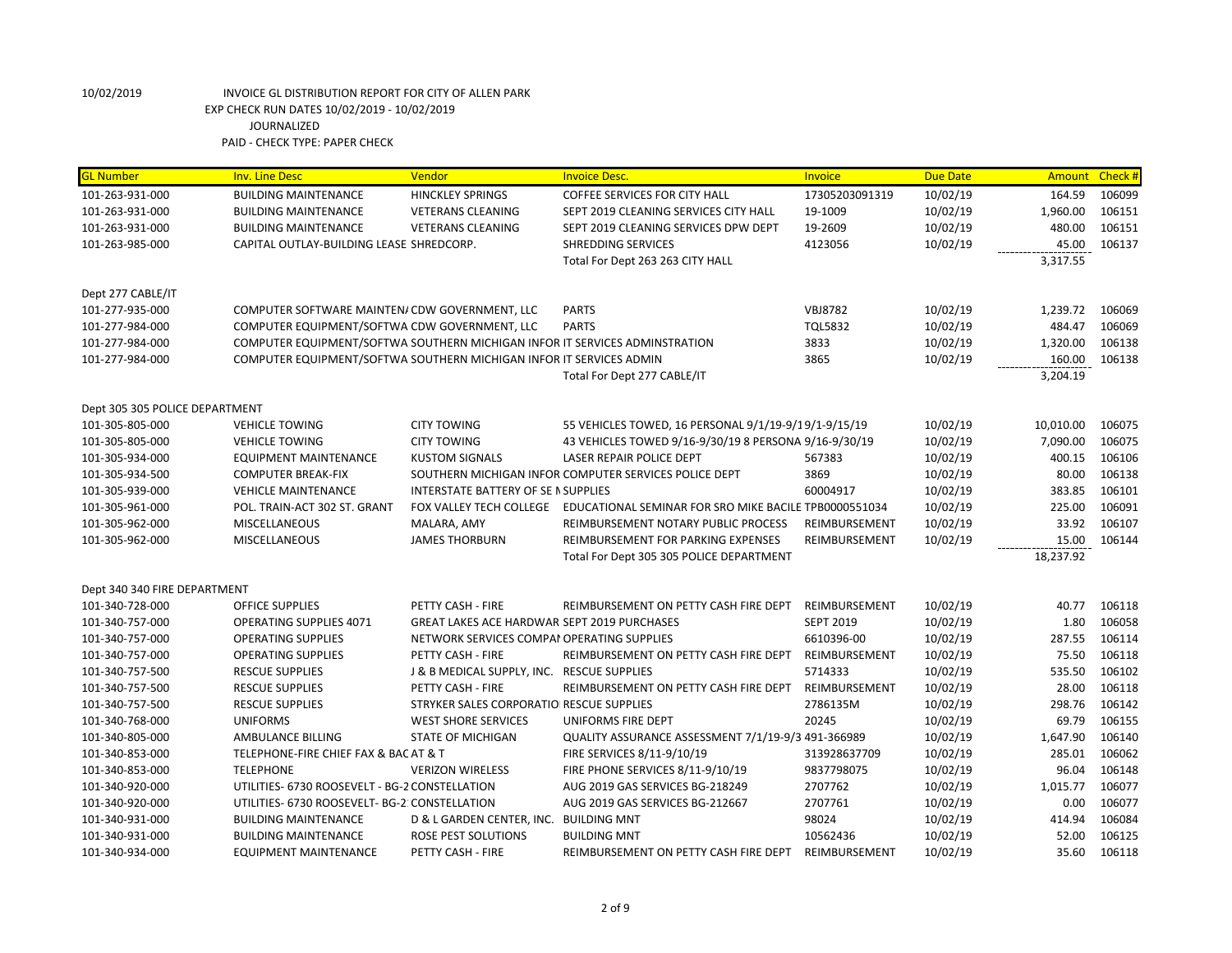| <mark>GL Number</mark>                    | <b>Inv. Line Desc</b>                                                     | Vendor                                             | <b>Invoice Desc.</b>                                | Invoice          | <b>Due Date</b> |           | Amount Check # |
|-------------------------------------------|---------------------------------------------------------------------------|----------------------------------------------------|-----------------------------------------------------|------------------|-----------------|-----------|----------------|
| 101-340-934-500                           | <b>COMPUTER BREAK-FIX</b>                                                 | SOUTHERN MICHIGAN INFOR COMPUTER SERVICES          |                                                     | 3835             | 10/02/19        | 200.00    | 106138         |
| 101-340-939-000                           | <b>VEHICLE MAINTENANCE</b>                                                | <b>HALT FIRE</b>                                   | <b>VEHICLE MNT</b>                                  | S0083756         | 10/02/19        | 275.34    | 106097         |
| 101-340-939-000                           | <b>VEHICLE MAINTENANCE</b>                                                | KODIAK EMERGENCY VEHICLI VEHICLE MNT               |                                                     | 1189             | 10/02/19        | 372.49    | 106104         |
| 101-340-960-000                           | <b>EDUCATION &amp; TRAINING</b>                                           | SCHOOLCRAFT COLLEGE                                | COMPANY OFFICER 1&11 FIREFIGHTER EPPERS 0845579938  |                  | 10/02/19        | 520.00    | 106130         |
| 101-340-960-000                           | <b>EDUCATION &amp; TRAINING</b>                                           | SCHOOLCRAFT COLLEGE                                | DMICO FOR FIREFIGHTER EPPERSON                      | 0845579908       | 10/02/19        | 95.00     | 106131         |
| 101-340-960-000                           | <b>EDUCATION &amp; TRAINING</b>                                           | SCHOOLCRAFT COLLEGE                                | <b>ISO FOR FIREFIGHTER EPPERSON</b>                 | 0845579907       | 10/02/19        | 95.00     | 106132         |
| 101-340-960-000                           | <b>EDUCATION &amp; TRAINING</b>                                           | <b>SCHOOLCRAFT COLLEGE</b>                         | STICO FOR FIREFIGHTER EPPERSON                      | 0845579916       | 10/02/19        | 95.00     | 106133         |
| 101-340-962-000                           | <b>MISCELLANEOUS</b>                                                      | PETTY CASH - FIRE                                  | REIMBURSEMENT ON PETTY CASH FIRE DEPT               | REIMBURSEMENT    | 10/02/19        | 12.50     | 106118         |
|                                           |                                                                           |                                                    | Total For Dept 340 340 FIRE DEPARTMENT              |                  |                 | 6,550.26  |                |
| Dept 445 445 DEPARTMENT OF PUBLIC SERVICE |                                                                           |                                                    |                                                     |                  |                 |           |                |
| 101-445-751-000                           | <b>GASOLINE</b>                                                           | <b>RKA PETROLEUM</b>                               | <b>SUPPLIES</b>                                     | 0189693          | 10/02/19        | 12,442.46 | 106124         |
| 101-445-768-000                           | <b>UNIFORMS</b>                                                           | <b>GRAPHICWEAR</b>                                 | DPS AND WATER SAFETY GREEN T SHIRTS                 | 4394             | 10/02/19        | 970.25    | 106095         |
| 101-445-786-000                           | <b>TRAFFIC SUPPLIES</b>                                                   | DORNBOS SIGN & SAFETY, IN SUPPLIES                 |                                                     | INV46144         | 10/02/19        | 198.07    | 106089         |
| 101-445-934-000                           | EQUIPMENT MAINTENANCE 4121 GREAT LAKES ACE HARDWAR SEPT 2019 PURCHASES    |                                                    |                                                     | <b>SEPT 2019</b> | 10/02/19        | 159.44    | 106058         |
| 101-445-934-000                           | <b>EQUIPMENT MAINTENANCE</b>                                              | D & L GARDEN CENTER, INC. D&LGAR                   |                                                     | 10063            | 10/02/19        | 8.00      | 106084         |
| 101-445-939-000                           | <b>VEHICLE MAINTENANCE 4117</b>                                           | <b>GREAT LAKES ACE HARDWAR SEPT 2019 PURCHASES</b> |                                                     | <b>SEPT 2019</b> | 10/02/19        | 0.94      | 106058         |
| 101-445-939-000                           | <b>VEHICLE MAINTENANCE</b>                                                | <b>BANDIT INDUSTRIES INC</b>                       | <b>SUPPLIES</b>                                     | 706998           | 10/02/19        | 191.87    | 106064         |
| 101-445-939-000                           | <b>VEHICLE MAINTENANCE</b>                                                | <b>GLENDALE AUTO VALUE</b>                         | <b>PARTS</b>                                        | 359-176184       | 10/02/19        | 9.59      | 106093         |
| 101-445-939-000                           | <b>VEHICLE MAINTENANCE</b>                                                | <b>GLENDALE AUTO VALUE</b>                         | <b>PARTS</b>                                        | 359-176185       | 10/02/19        | 9.59      | 106093         |
| 101-445-939-000                           | <b>VEHICLE MAINTENANCE</b>                                                | INTERSTATE BATTERY OF SE N SUPPLIES                |                                                     | 60004917         | 10/02/19        | 377.85    | 106101         |
| 101-445-939-000                           | <b>VEHICLE MAINTENANCE</b>                                                | <b>MYERS TIRE SUPPLY</b>                           | <b>PARTS</b>                                        | 94218381         | 10/02/19        | 689.75    | 106113         |
| 101-445-960-000                           | GENERAL EDUCATION/TUITION RE MICHIGAN SECTION IMSA                        |                                                    | CERTIFICATION RENEWAL FOR JASON LOCKE               | RENEWAL          | 10/02/19        | 40.00     | 106100         |
|                                           |                                                                           |                                                    | Total For Dept 445 445 DEPARTMENT OF PUBLIC SERVICE |                  |                 | 15,097.81 |                |
| Dept 707 707 PARKS & REC                  |                                                                           |                                                    |                                                     |                  |                 |           |                |
| 101-707-757-000                           | <b>OPERATING SUPPLIES 4089</b>                                            | <b>GREAT LAKES ACE HARDWAR SEPT 2019 PURCHASES</b> |                                                     | <b>SEPT 2019</b> | 10/02/19        | 56.98     | 106058         |
| 101-707-783-000                           | PARK SUPPLIES 4076                                                        | <b>GREAT LAKES ACE HARDWAR SEPT 2019 PURCHASES</b> |                                                     | <b>SEPT 2019</b> | 10/02/19        | 179.66    | 106058         |
| 101-707-784-000                           | PARK SERVICES 4087                                                        | <b>GREAT LAKES ACE HARDWAR SEPT 2019 PURCHASES</b> |                                                     | <b>SEPT 2019</b> | 10/02/19        | 404.32    | 106058         |
| 101-707-784-000                           | <b>PARK SERVICES</b>                                                      | <b>KEY AWARDS</b>                                  | <b>MEMORIAL PLAQUE</b>                              | 5255A            | 10/02/19        | 40.00     | 106103         |
| 101-707-920-000                           | UTILITIES-4320 LAURENCE-BG-21 CONSTELLATION                               |                                                    | AUG 2019 GAS SERVICES BG-218159                     | 2707759          | 10/02/19        | 0.00      | 106077         |
| 101-707-920-000                           | UTILITIES-6615 ROOSEVELT- BG-21 CONSTELLATION                             |                                                    | AUG 2019 GAS SERVICES BG-218248                     | 2707753          | 10/02/19        | 7.57      | 106077         |
| 101-707-935-000                           | COMPUTER SOFTWARE MAINTEN/ CDW GOVERNMENT, LLC                            |                                                    | <b>PARTS</b>                                        | TQG3117          | 10/02/19        | 272.90    | 106069         |
| 101-707-935-000                           | COMPUTER SOFTWARE MAINTEN/ SOUTHERN MICHIGAN INFOR PARK & REC IT SERVICES |                                                    |                                                     | 3868             | 10/02/19        | 200.00    | 106138         |
|                                           |                                                                           |                                                    | Total For Dept 707 707 PARKS & REC                  |                  |                 | 1,161.43  |                |
| Dept 751 751 COMMUNITY CENTER             |                                                                           |                                                    |                                                     |                  |                 |           |                |
| 101-751-757-000                           | OPERATING SUPPLIES 4079                                                   | <b>GREAT LAKES ACE HARDWAR SEPT 2019 PURCHASES</b> |                                                     | <b>SEPT 2019</b> | 10/02/19        | 15.19     | 106058         |
| 101-751-757-000                           | <b>OPERATING SUPPLIES</b>                                                 | <b>CORRIGAN OIL CO</b>                             | PROPANE COMM CTR                                    | 358710           | 10/02/19        | 38.00     | 106081         |
| 101-751-757-000                           | <b>OPERATING SUPPLIES</b>                                                 | GORDON FOOD SERV.                                  | <b>SUPPLIES</b>                                     | 917065470        | 10/02/19        | 11.97     | 106094         |
| 101-751-757-000                           | <b>OPERATING SUPPLIES</b>                                                 | <b>SAM'S CLUB DIRECT</b>                           | SEPT 2019 PURCHASES                                 | <b>SEPT 2019</b> | 10/02/19        | 492.04    | 106127         |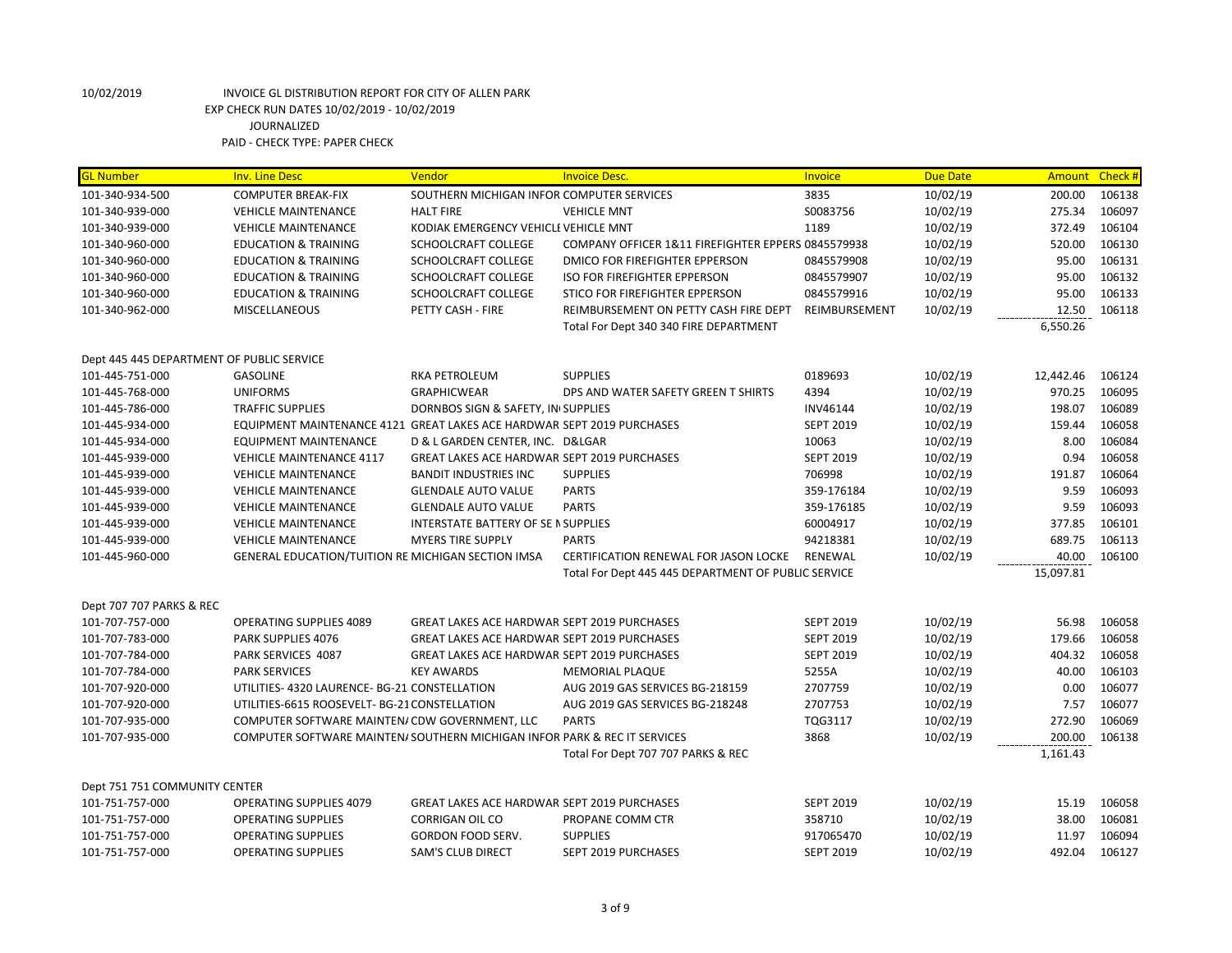| <b>GL Number</b><br><b>Inv. Line Desc</b><br>Vendor<br><b>Invoice Desc.</b><br>Invoice<br><b>Due Date</b>                                               | Check#<br><b>Amount</b> |
|---------------------------------------------------------------------------------------------------------------------------------------------------------|-------------------------|
| 101-751-920-000<br>UTILITIES- 15800 WHITE STREET- B CONSTELLATION<br>2707752<br>10/02/19<br>AUG 2019 GAS SERVICES BG-212668<br>1,485.94                 | 106077                  |
| <b>SEPT 2019</b><br>10/02/19<br>101-751-931-000<br><b>BUILDING MAINTENANCE 4088</b><br><b>GREAT LAKES ACE HARDWAR SEPT 2019 PURCHASES</b>               | 10.02<br>106058         |
| 10/02/19<br>101-751-931-000<br><b>BUILDING MAINTENANCE</b><br>NETWORK SERVICES COMPAI SUPPLIES PARKS & REC<br>6612548-00                                | 571.09<br>106114        |
| <b>ORKIN</b><br>10/02/19<br>101-751-931-000<br><b>BUILDING MAINTENANCE</b><br>SEPT 2019 SERVICES COMM CTR<br>184626109                                  | 106116<br>80.03         |
| 30113907<br>10/02/19<br>101-751-934-000<br><b>EQUIPMENT MAINTENANCE</b><br>CAMFIL USA INC LIVONIA<br><b>AIR FILTERS</b>                                 | 106068<br>365.16        |
| TSS9332<br>10/02/19<br>101-751-934-000<br>EQUIPMENT MAINTENANCE<br>CDW GOVERNMENT, LLC<br><b>PARTS</b>                                                  | 136.45<br>106069        |
| 10/02/19<br>101-751-934-000<br><b>EQUIPMENT MAINTENANCE</b><br><b>SAM'S CLUB DIRECT</b><br>SEPT 2019 PURCHASES<br><b>SEPT 2019</b>                      | 765.65<br>106127        |
| 10/02/19<br>101-751-960-000<br><b>GENERAL EDUCATION</b><br>UNITED STATES ICE RINK ASSI MEMBERSHIP RENEWAL 11/15/19-11/14/20<br>9730                     | 275.00<br>106146        |
| Total For Dept 751 751 COMMUNITY CENTER<br>4,246.54                                                                                                     |                         |
| Dept 803 HISTORICAL                                                                                                                                     |                         |
| 10/02/19<br>101-803-920-000<br>UTILITIES-15504 ENGLEWOOD- BC CONSTELLATION<br>AUG 2019 GAS SERVICES BG-218253<br>2707760                                | 1.95<br>106077          |
| Total For Dept 803 HISTORICAL                                                                                                                           | 1.95                    |
|                                                                                                                                                         |                         |
| Dept 864 864 RETIREE/ACTIVE HEALTHCARE                                                                                                                  |                         |
| PNC BANK NATIONAL ASSOC-5TH PMT FOR FUNDING RETIREE HEALTHCARE 20750675984823-#5<br>10/02/19<br>101-864-965-000<br><b>GASB 45 FUNDING</b><br>500,000.00 | 106119                  |
| 500,000.00<br>Total For Dept 864 864 RETIREE/ACTIVE HEALTHCARE                                                                                          |                         |
| 601,068.05<br>Total For Fund 101 GENERAL FUND                                                                                                           |                         |
| Fund 202 MAJOR STREET FUND                                                                                                                              |                         |
| Dept 475 475 TRAFFIC SERVICES                                                                                                                           |                         |
| 202-475-703-050<br>INTERFUND LABOR/EQUIP - TRAFF WAYNE COUNTY - ACCTS. RECTRAFFIC SIGNAL ENERGY 8/19<br>1009759<br>10/02/19                             | 219.57<br>106153        |
| INTERFUND LABOR/EQUIP - TRAFF WAYNE COUNTY - ACCTS. RE(TRAFFIC SIGNAL MAINT 8/19<br>300424<br>10/02/19<br>2,775.05<br>202-475-703-050                   | 106154                  |
| <b>OPERATING SUPPLIES</b><br><b>SUPPLIES</b><br>9006-3<br>10/02/19<br>1,487.26<br>202-475-757-000<br>SHERWIN WILLIAMS                                   | 106136                  |
| Total For Dept 475 475 TRAFFIC SERVICES<br>4,481.88                                                                                                     |                         |
| Dept 479 PRESERVATION - STREETS                                                                                                                         |                         |
| 202-479-757-000<br><b>OPERATING SUPPLIES</b><br>AJAX MATERIALS CORP.<br><b>SUPPLIES DPS</b><br>242345<br>10/02/19                                       | 959.10<br>106061        |
| 202-479-820-000<br><b>ENGINEERING</b><br>C.E. RAINES COMPANY<br>JOB AP-109 PAVEMENT REPLACEMENT PARK A' 16399<br>10/02/19<br>21,007.58                  | 106071                  |
| 10/02/19<br>20,582.00<br>202-479-820-000<br>ENGINEERING<br>C.E. RAINES COMPANY<br>JOB AP 109 PAVEMENT REPLACEMENT WATER 16363                           | 106071                  |
| 10/02/19<br>2,468.76<br>202-479-820-000<br>ENGINEERING<br>PROFESSIONAL SERVICE IND I CONCRETE INSPECTIONS<br>00657952                                   | 106157                  |
| 45,017.44<br>Total For Dept 479 PRESERVATION - STREETS                                                                                                  |                         |
|                                                                                                                                                         |                         |
| 49,499.32<br>Total For Fund 202 MAJOR STREET FUND                                                                                                       |                         |
| Fund 203 LOCAL STREET FUND                                                                                                                              |                         |
| Dept 475 475 TRAFFIC SERVICES                                                                                                                           |                         |
| 203-475-757-000<br><b>OPERATING SUPPLIES</b><br><b>SHERWIN WILLIAMS</b><br><b>SUPPLIES</b><br>6713-6<br>10/02/19                                        | 228.90<br>106136        |
|                                                                                                                                                         |                         |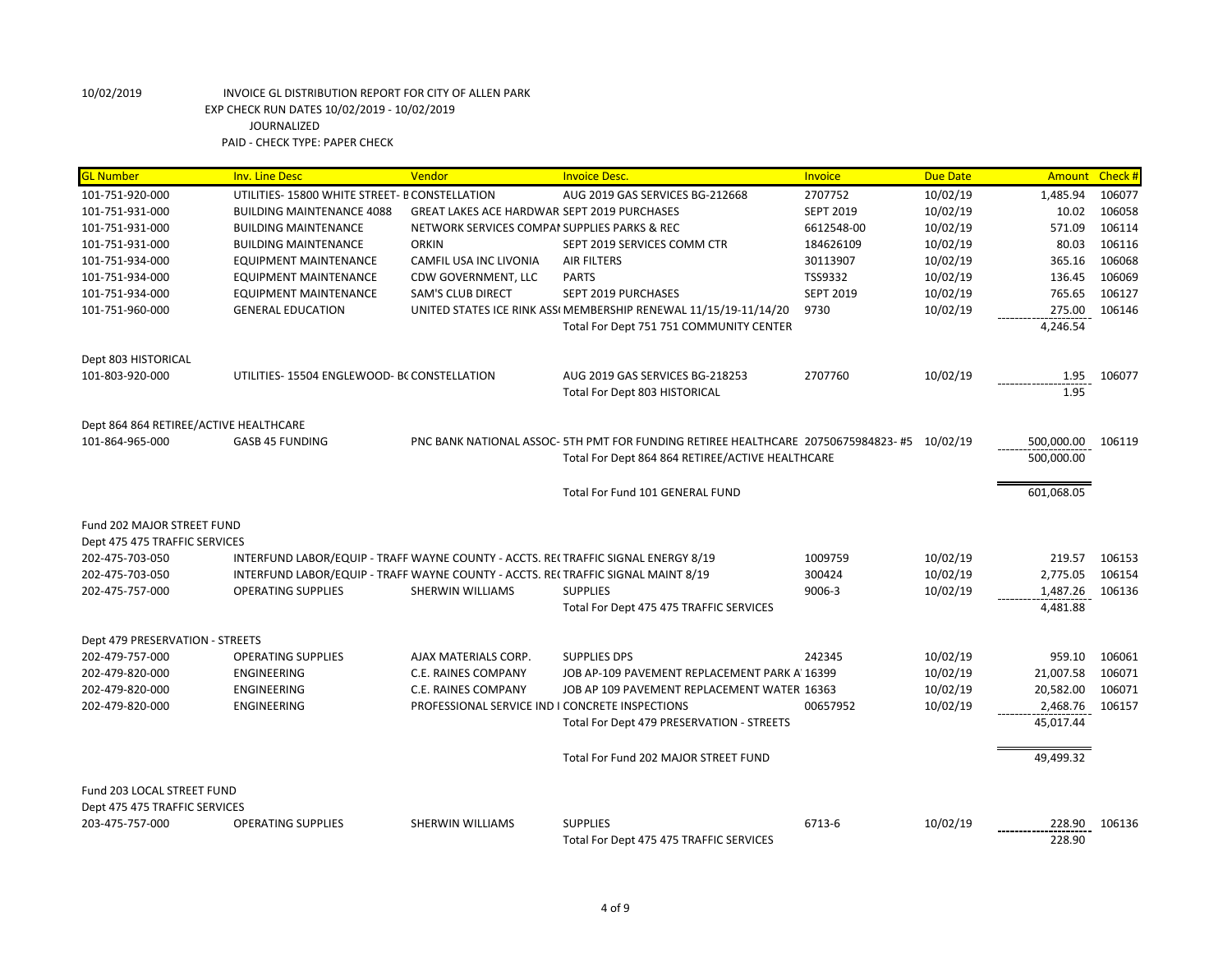| <b>GL Number</b>                  | <b>Inv. Line Desc</b>                              | Vendor                                  | <b>Invoice Desc.</b>                            | Invoice        | <b>Due Date</b> |            | Amount Check # |
|-----------------------------------|----------------------------------------------------|-----------------------------------------|-------------------------------------------------|----------------|-----------------|------------|----------------|
| Dept 479 PRESERVATION - STREETS   |                                                    |                                         |                                                 |                |                 |            |                |
| 203-479-757-000                   | <b>OPERATING SUPPLIES</b>                          | AJAX MATERIALS CORP.                    | <b>SUPPLIES DPS</b>                             | 242345         | 10/02/19        | 959.10     | 106061         |
| 203-479-801-205                   | SECTIONING - PRESERVATION                          | SAVONE CEMENT, INC.                     | REMOVE AND REPLACE PAVEMENT LOCAL ROA 10317-427 |                | 10/02/19        | 84,731.28  | 106128         |
| 203-479-801-215                   | PROF'L SERVICES - NON-MOTORIZI SAVONE CEMENT, INC. |                                         | REMOVE PAVEMENT AND REPLACE ADA                 | 10317-428      | 10/02/19        | 19,917.82  | 106128         |
|                                   |                                                    |                                         | Total For Dept 479 PRESERVATION - STREETS       |                |                 | 105,608.20 |                |
| Dept 483 ADMINISTRATION - STREETS |                                                    |                                         |                                                 |                |                 |            |                |
| 203-483-820-000                   | ENGINEERING                                        | <b>BUCCILLI GROUP, LLC</b>              | INSPECTIONS SERVICES LOCAL STREETS 9/3-9/6 3628 |                | 10/02/19        | 2,754.00   | 106067         |
| 203-483-820-000                   | ENGINEERING                                        | <b>BUCCILLI GROUP, LLC</b>              | INSPECTION SERVICES 9/9-9/13 LOCAL RDS          | 3647           | 10/02/19        | 4,266.00   | 106067         |
| 203-483-820-000                   | ENGINEERING                                        | C.E. RAINES COMPANY                     | JOB AP-125 PAVEMENT REPLACEMENT THOMA 10401     |                | 10/02/19        | 36,101.94  | 106071         |
| 203-483-820-000                   | ENGINEERING                                        | C.E. RAINES COMPANY                     | JOB AP-74 2018 ST SECTIONING                    | 16352          | 10/02/19        | 200.00     | 106071         |
| 203-483-820-000                   | ENGINEERING                                        | C.E. RAINES COMPANY                     | JOB AP-107 PAVEMENT REPLACEMENT MCLAII 16356    |                | 10/02/19        | 18,369.25  | 106071         |
|                                   |                                                    |                                         | Total For Dept 483 ADMINISTRATION - STREETS     |                |                 | 61,691.19  |                |
|                                   |                                                    |                                         | Total For Fund 203 LOCAL STREET FUND            |                |                 | 167,528.29 |                |
| Fund 226 RUBBISH FUND             |                                                    |                                         |                                                 |                |                 |            |                |
| Dept 450 450 RUBBISH              |                                                    |                                         |                                                 |                |                 |            |                |
| 226-450-819-000                   | <b>WASTE DISPOSAL</b>                              | RIVERVIEW, CITY OF                      | AUG 2019 DEMO SERVICES                          | 84016          | 10/02/19        | 1,041.71   | 106123         |
| 226-450-819-000                   | <b>WASTE DISPOSAL</b>                              | RIVERVIEW, CITY OF                      | AUG 2019 WOOD DISPOSAL                          | 84017          | 10/02/19        | 597.41     | 106123         |
|                                   |                                                    |                                         | Total For Dept 450 450 RUBBISH                  |                |                 | 1,639.12   |                |
|                                   |                                                    |                                         | Total For Fund 226 RUBBISH FUND                 |                |                 | 1,639.12   |                |
| Fund 249 BUILDING FUND            |                                                    |                                         |                                                 |                |                 |            |                |
| Dept 000                          |                                                    |                                         |                                                 |                |                 |            |                |
| 249-000-607-000                   | <b>FEES REVENUE</b>                                | NORTH STAR BUILDING CO                  | REFUND ON CANCELLED PB191294                    | <b>REFUND</b>  | 10/02/19        | 161.50     | 106115         |
|                                   |                                                    |                                         | Total For Dept 000                              |                |                 | 161.50     |                |
| Dept 371 371 BUILDING DEPARTMENT  |                                                    |                                         |                                                 |                |                 |            |                |
| 249-371-853-000                   | <b>TELEPHONE</b>                                   | <b>VERIZON WIRELESS</b>                 | BLDG ORDINANCE TABLETS 8/11-9/10/19             | 9837845716     | 10/02/19        | 108.12     | 106149         |
|                                   |                                                    |                                         | Total For Dept 371 371 BUILDING DEPARTMENT      |                |                 | 108.12     |                |
|                                   |                                                    |                                         | Total For Fund 249 BUILDING FUND                |                |                 | 269.62     |                |
| Fund 250 DDA OPERATING            |                                                    |                                         |                                                 |                |                 |            |                |
| Dept 000                          |                                                    |                                         |                                                 |                |                 |            |                |
| 250-000-962-000                   | <b>MISCELLANEOUS</b>                               | CDW GOVERNMENT, LLC                     | <b>PARTS</b>                                    | <b>TRM7501</b> | 10/02/19        | 17.99      | 106069         |
| 250-000-962-000                   | <b>MISCELLANEOUS</b>                               | SOUTHERN MICHIGAN INFOR IT SERVICES DDA |                                                 | 3834           | 10/02/19        | 320.00     | 106138         |
| 250-000-962-000                   | MISCELLANEOUS                                      | SOUTHERN MICHIGAN INFOR IT SERVICES DDA |                                                 | 3866           | 10/02/19        | 40.00      | 106138         |
|                                   |                                                    |                                         | Total For Dept 000                              |                |                 | 377.99     |                |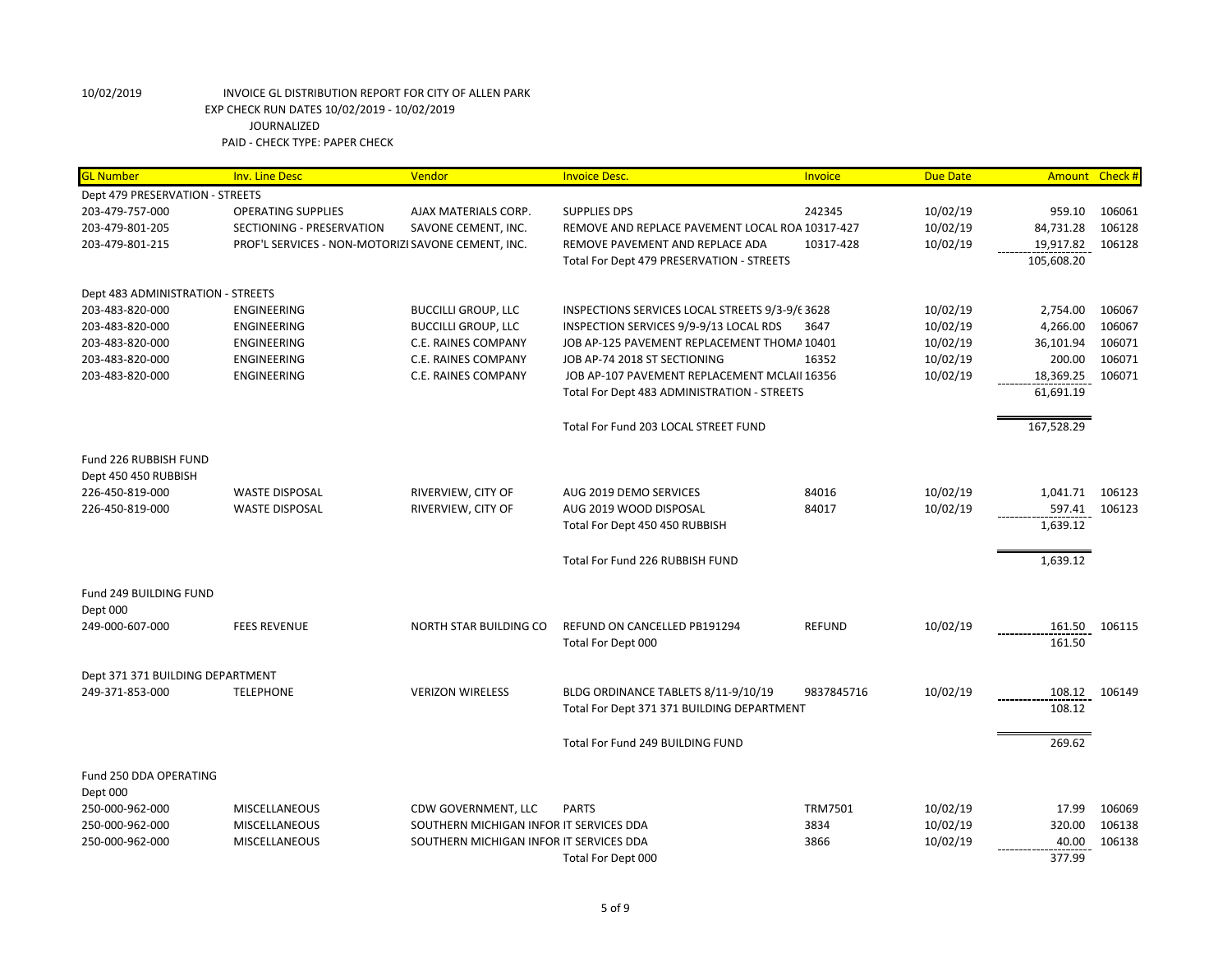| <b>GL Number</b>              | <b>Inv. Line Desc</b>                                                           | Vendor                                             | <b>Invoice Desc.</b>                                 | Invoice          | <b>Due Date</b> | Amount Check# |        |
|-------------------------------|---------------------------------------------------------------------------------|----------------------------------------------------|------------------------------------------------------|------------------|-----------------|---------------|--------|
|                               |                                                                                 |                                                    | Total For Fund 250 DDA OPERATING                     |                  |                 | 377.99        |        |
|                               |                                                                                 |                                                    |                                                      |                  |                 |               |        |
| Fund 260 MI INDIGENT DEFENSE  |                                                                                 |                                                    |                                                      |                  |                 |               |        |
| Dept 000                      |                                                                                 |                                                    |                                                      |                  |                 |               |        |
| 260-000-826-100               | <b>LITIGATION</b>                                                               | <b>24TH DISTRICT COURT</b>                         | MICHIGAN INDIGENT DEFENSE GRANT MONIES DEFENSE GRANT |                  | 10/02/19        | 54,847.01     | 106057 |
|                               |                                                                                 |                                                    | Total For Dept 000                                   |                  |                 | 54,847.01     |        |
|                               |                                                                                 |                                                    | Total For Fund 260 MI INDIGENT DEFENSE               |                  |                 | 54,847.01     |        |
| Fund 271 LIBRARY              |                                                                                 |                                                    |                                                      |                  |                 |               |        |
| Dept 000                      |                                                                                 |                                                    |                                                      |                  |                 |               |        |
| 271-000-757-000               | <b>OPERATING SUPPLIES</b>                                                       | DEMCO, INC.                                        | <b>METAL CHAIR DOLLYS</b>                            | 6684673          | 10/02/19        | 157.05        | 106085 |
| 271-000-757-000               | <b>OPERATING SUPPLIES</b>                                                       | <b>DYBIS KAREN</b>                                 | PRESENTATION OF WITCH OF DELRAY 10/8/19 001          |                  | 10/02/19        | 75.00         | 106090 |
| 271-000-828-000               | <b>MATERIALS</b>                                                                | <b>BAKER &amp; TAYLOR</b>                          | <b>MATERIALS FOR LIBRARY</b>                         | 2034820159       | 10/02/19        | 94.52         | 106063 |
| 271-000-828-000               | <b>MATERIALS</b>                                                                | <b>BAKER &amp; TAYLOR</b>                          | <b>MATERIAL FOR LIBRARY</b>                          | 2034802401       | 10/02/19        | 41.90         | 106063 |
| 271-000-828-000               | <b>MATERIALS</b>                                                                | <b>BAKER &amp; TAYLOR</b>                          | <b>MATERIALS FOR LIBRARY</b>                         | 2034794402       | 10/02/19        | 144.92        | 106063 |
| 271-000-828-000               | <b>MATERIALS</b>                                                                | BESTSELLERS AUDIO, LLC                             | <b>AUDIOBOOKS LIBRARY</b>                            | 7447             | 10/02/19        | 35.91         | 106065 |
| 271-000-828-000               | <b>MATERIALS</b>                                                                | BESTSELLERS AUDIO, LLC                             | <b>AUDIOBOOKS FOR LIBRARY</b>                        | 7442             | 10/02/19        | 35.91         | 106065 |
| 271-000-828-000               | <b>MATERIALS</b>                                                                |                                                    | HAZEL PARK DISTRICT LIBRAR REFUND ON DAMAGED BOOK    | <b>REFUND</b>    | 10/02/19        | 24.95         | 106098 |
| 271-000-828-000               | <b>MATERIALS</b>                                                                | ROWMAN AND LITTLEFIELD P MATERIALS FOR LIBRARY     |                                                      | 19520474         | 10/02/19        | 93.24         | 106126 |
| 271-000-828-000               | <b>MATERIALS</b>                                                                | TAYLOR COMMUNITY LIBRAR WATER DAMAGE TO BOOK       |                                                      | $\mathbf{1}$     | 10/02/19        | 19.00         | 106143 |
| 271-000-920-000               | UTILITIES-8100 ALLEN RD- BG-218. CONSTELLATION                                  |                                                    | AUG 2019 GAS SERVICES BG-218250                      | 2707758          | 10/02/19        | 19.78         | 106077 |
| 271-000-934-000               | <b>EQUIPMENT MAINTENANCE</b>                                                    | SOUTHERN MICHIGAN INFOR IT SERVICES LIBRARY        |                                                      | 3836             | 10/02/19        | 80.00         | 106138 |
|                               |                                                                                 |                                                    | Total For Dept 000                                   |                  |                 | 822.18        |        |
|                               |                                                                                 |                                                    | <b>Total For Fund 271 LIBRARY</b>                    |                  |                 | 822.18        |        |
| Fund 401 CAPITAL PROJECT FUND |                                                                                 |                                                    |                                                      |                  |                 |               |        |
| Dept 000                      |                                                                                 |                                                    |                                                      |                  |                 |               |        |
| 401-000-985-002               | CAPITAL OUTLAY - PUBLIC SAFETY COMERICA LEASING CORPOR. LOAN PMT FOR FIRE TRUCK |                                                    |                                                      | 112786           | 10/02/19        | 225,115.00    | 106076 |
|                               |                                                                                 |                                                    | Total For Dept 000                                   |                  |                 | 225,115.00    |        |
|                               |                                                                                 |                                                    | Total For Fund 401 CAPITAL PROJECT FUND              |                  |                 | 225,115.00    |        |
|                               |                                                                                 |                                                    |                                                      |                  |                 |               |        |
| Fund 592 WATER & SEWER        |                                                                                 |                                                    |                                                      |                  |                 |               |        |
| Dept 600 WATER                |                                                                                 |                                                    |                                                      |                  |                 |               |        |
| 592-600-745-400               | METER MNT 4110                                                                  | <b>GREAT LAKES ACE HARDWAR SEPT 2019 PURCHASES</b> |                                                      | <b>SEPT 2019</b> | 10/02/19        | 9.49          | 106058 |
| 592-600-873-000               | <b>MAIN MAINTENANCE</b>                                                         | <b>BORE BROTHERS</b>                               | DRILL WATER SERVICE 15878 DASHER                     | 1186             | 10/02/19        | 1,047.00      | 106066 |
| 592-600-873-000               | <b>MAIN MAINTENANCE</b>                                                         | <b>CORE &amp; MAIN LP</b>                          | <b>PARTS</b>                                         | L103782          | 10/02/19        | 375.00        | 106079 |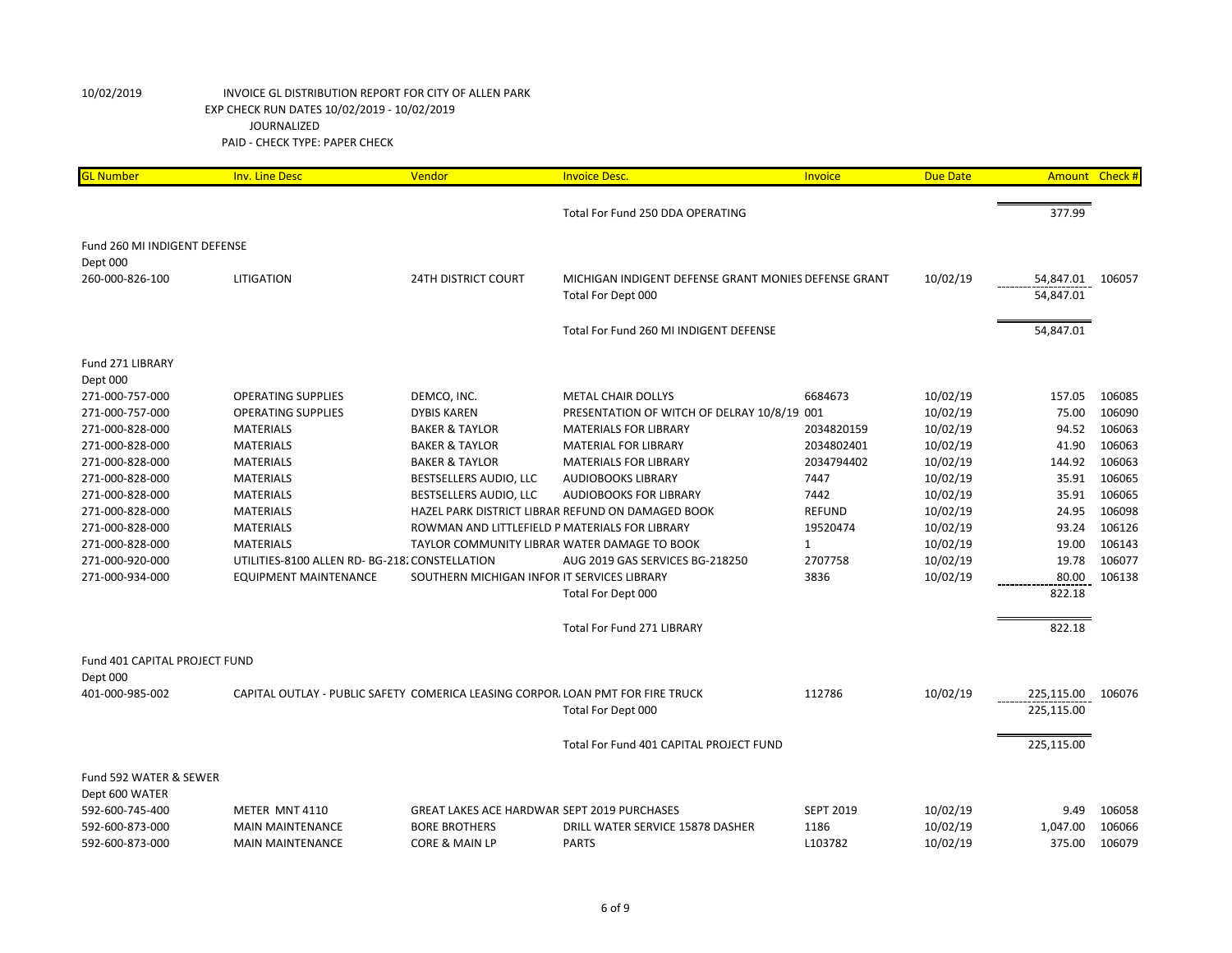| <b>GL Number</b>             | <b>Inv. Line Desc</b>                                | Vendor                                      | <b>Invoice Desc.</b>                                                                                    | Invoice          | <b>Due Date</b> | Amount Check # |        |
|------------------------------|------------------------------------------------------|---------------------------------------------|---------------------------------------------------------------------------------------------------------|------------------|-----------------|----------------|--------|
| 592-600-873-000              | <b>MAIN MAINTENANCE</b>                              | CORE & MAIN LP                              | <b>SUPPLIES</b>                                                                                         | L189912          | 10/02/19        | 361.44         | 106079 |
| 592-600-873-000              | <b>MAIN MAINTENANCE</b>                              | CORE & MAIN LP                              | <b>SUPPLIES</b>                                                                                         | L204988          | 10/02/19        | 187.56         | 106079 |
| 592-600-873-000              | <b>MAIN MAINTENANCE</b>                              | <b>CORE &amp; MAIN LP</b>                   | <b>PARTS</b>                                                                                            | L204959          | 10/02/19        | 500.06         | 106079 |
| 592-600-873-000              | <b>MAIN MAINTENANCE</b>                              | D & L GARDEN CENTER, INC. SUPPLIES          |                                                                                                         | 10034            | 10/02/19        | 56.00          | 106084 |
| 592-600-873-000              | <b>MAIN MAINTENANCE</b>                              | D & L GARDEN CENTER, INC. SUPPLIES          |                                                                                                         | 10038            | 10/02/19        | 84.00          | 106084 |
| 592-600-873-000              | <b>MAIN MAINTENANCE</b>                              | D & L GARDEN CENTER, INC. SUPPLIES          |                                                                                                         | 10171            | 10/02/19        | 56.00          | 106084 |
| 592-600-873-000              | <b>MAIN MAINTENANCE</b>                              | D & L GARDEN CENTER, INC. SUPPLIES          |                                                                                                         | 10166            | 10/02/19        | 56.00          | 106084 |
| 592-600-873-000              | <b>MAIN MAINTENANCE</b>                              | <b>STATE OF MICHIGAN</b>                    | MDEQ LABORATORY SERVICES                                                                                | 761-10435260     | 10/02/19        | 175.00         | 106141 |
| 592-600-873-000              | <b>MAIN MAINTENANCE</b>                              | CORE & MAIN LP                              | <b>PARTS</b>                                                                                            | L191653          | 10/02/19        | 47.50          | 106159 |
| 592-600-939-000              | <b>VEHICLE MAINTENANCE</b>                           | <b>MICHIGAN CAT</b>                         | <b>PARTS</b>                                                                                            | PD10268003       | 10/02/19        | 463.88         | 106110 |
| 592-600-939-000              | <b>VEHICLE MAINTENANCE</b>                           | <b>MICHIGAN CAT</b>                         | <b>PARTS</b>                                                                                            | PD10290570       | 10/02/19        | 44.83          | 106110 |
| 592-600-939-000              | <b>VEHICLE MAINTENANCE</b>                           | <b>TREDROC TIRE ALLEN PARK 7: PARTS</b>     |                                                                                                         | 7360058176       | 10/02/19        | 74.95          | 106145 |
|                              |                                                      |                                             | Total For Dept 600 WATER                                                                                |                  |                 | 3,538.71       |        |
|                              |                                                      |                                             |                                                                                                         |                  |                 |                |        |
| Dept 601 601 SEWER           |                                                      |                                             |                                                                                                         |                  |                 |                |        |
| 592-601-712-000              | CLOTHING, CLEANING & TECH SKILI GRAPHICWEAR          |                                             | DPS AND WATER SAFETY GREEN T SHIRTS                                                                     | 4394             | 10/02/19        | 970.25         | 106095 |
| 592-601-745-300              | STORM/CB MAINTENANCE                                 | DIX BLOCK & SUPPLY CO.                      | <b>SUPPLIES</b>                                                                                         | 134009           | 10/02/19        | 182.40         | 106088 |
| 592-601-908-000              | <b>IWC CHARGES- DETROIT</b>                          |                                             | <b>GREAT LAKES WATER AUTHO AUGUST 2019 IWC CHARGES</b>                                                  | <b>AUGIWC</b>    | 10/02/19        | 1,532.83       | 106086 |
| 592-601-930-000              | <b>SEWER MAINTENANCE 4113</b>                        | GREAT LAKES ACE HARDWAR SEPT 2019 PURCHASES |                                                                                                         | <b>SEPT 2019</b> | 10/02/19        | 30.00          | 106058 |
| 592-601-939-100              | <b>VEHICLE MAINTENANCE</b>                           | THE SAFETY COMPANY LLC                      | <b>PARTS</b>                                                                                            | IN194467         | 10/02/19        | 2,741.20       | 106112 |
| 592-601-940-500              | FAIRLANE/INDEPNCE MKT STATIOI CUSTOM DESIGN SECURITY |                                             | SERVICE CALL TO CORRECT ISSUES WITH FIRE P 104703                                                       |                  | 10/02/19        | 140.00         | 106083 |
| 592-601-940-500              |                                                      |                                             | FAIRLANE/INDEPNCE MKT STATIOI SECURITY CENTRAL PROTECTI BURG/FIRE/ HOLDUP FAIRLANE GREEN 10/.1-15381970 |                  | 10/02/19        | 39.95          | 106134 |
| 592-601-951-000              | <b>ENGINEERING CONSULTANTS</b>                       | C.E. RAINES COMPANY                         | JOB AP-01 GENERAL PROJECTS                                                                              | 16349            | 10/02/19        | 1,391.00       | 106071 |
| 592-601-983-000              | <b>BACKUP GENERATORS</b>                             | <b>INTERSTATE BATTERY OF SE N PARTS</b>     |                                                                                                         | 60004934         | 10/02/19        | (120.00)       | 106101 |
| 592-601-983-000              | <b>BACKUP GENERATORS</b>                             | <b>INTERSTATE BATTERY OF SE N PARTS</b>     |                                                                                                         | 60004924         | 10/02/19        | 560.90         | 106101 |
| 592-601-983-000              | <b>BACKUP GENERATORS</b>                             | <b>WOLVERINE POWER SYSTEM: PARTS</b>        |                                                                                                         | 0176400-IN       | 10/02/19        | 235.40         | 106156 |
| 592-601-985-000              | CAPITAL OUTLAY-MAINS                                 |                                             | COMERICA LEASING CORPOR. LOAN PMT FOR SEWER VACTOR                                                      | 112784           | 10/02/19        | 113,022.82     | 106076 |
|                              |                                                      |                                             | Total For Dept 601 601 SEWER                                                                            |                  |                 | 120,726.75     |        |
|                              |                                                      |                                             |                                                                                                         |                  |                 |                |        |
| Dept 603 603 BASIN           |                                                      |                                             |                                                                                                         |                  |                 |                |        |
| 592-603-853-000              | <b>TELEPHONE-TOM MURRAY</b>                          | <b>VERIZON WIRELESS</b>                     | BASIN SERVICES 8/24-9/23/19                                                                             | 9838708123       | 10/02/19        | 50.04          | 106150 |
| 592-603-920-000              | UTILITIES-14500 MORAN BG-2182! CONSTELLATION         |                                             | AUG 2019 GAS SERVICES BG-218252                                                                         | 2707754          | 10/02/19        | 0.00           | 106077 |
| 592-603-920-000              | UTILITIES-14500 MORAN APT#2-B(CONSTELLATION          |                                             | AUG 2019 GAS SERVICES BG-218251                                                                         | 2707755          | 10/02/19        | 0.00           | 106077 |
|                              |                                                      |                                             | Total For Dept 603 603 BASIN                                                                            |                  |                 | 50.04          |        |
| Dept 604 ADMINISTRATION/DEBT |                                                      |                                             |                                                                                                         |                  |                 |                |        |
| 592-604-820-000              | ENGINEERING                                          | C.E. RAINES COMPANY                         | JOB AP-109 WATER MAIN REPLACEMENT PARK 16398                                                            |                  | 10/02/19        | 1,337.52       | 106071 |
| 592-604-820-000              | ENGINEERING                                          | C.E. RAINES COMPANY                         | JOB AP-118 WATER/SEWER RATE STUDY 2019 16361                                                            |                  | 10/02/19        | 300.00         | 106071 |
| 592-604-820-000              | <b>ENGINEERING</b>                                   | C.E. RAINES COMPANY                         | JOB AP-126 ROOF TOP AC UNIT REPLACEMNT F 16359                                                          |                  | 10/02/19        | 3,638.00       | 106071 |
| 592-604-820-000              | <b>ENGINEERING</b>                                   | C.E. RAINES COMPANY                         | JOB AP-127 WATER METER REPLACEMENT PRO 16358                                                            |                  | 10/02/19        | 300.00         | 106071 |
| 592-604-820-000              | <b>ENGINEERING</b>                                   | C.E. RAINES COMPANY                         | JOB AP-112 PRESSURE REDUCING VALVE PROJ : 16362                                                         |                  | 10/02/19        | 700.00         | 106071 |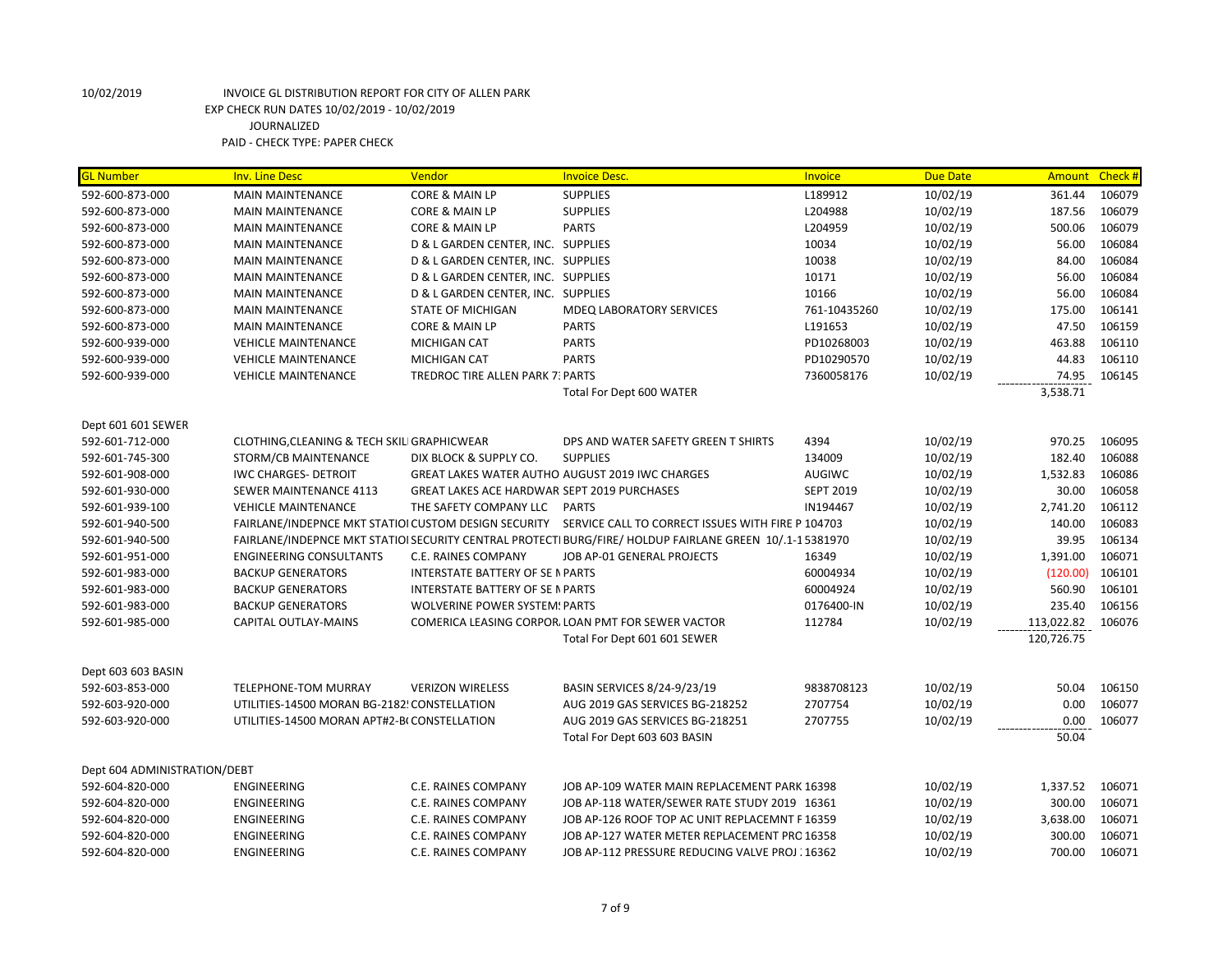| <b>GL Number</b>                                | <b>Inv. Line Desc</b>                                                  | Vendor                                                    | <b>Invoice Desc.</b>                                                   | <b>Invoice</b>       | <b>Due Date</b>      | Amount             | Check #          |
|-------------------------------------------------|------------------------------------------------------------------------|-----------------------------------------------------------|------------------------------------------------------------------------|----------------------|----------------------|--------------------|------------------|
| 592-604-820-000                                 | <b>ENGINEERING</b>                                                     | C.E. RAINES COMPANY                                       | JOB AP-53 WATER MAIN REPLACEMENT JONAS 16350                           |                      | 10/02/19             | 100.00             | 106071           |
| 592-604-820-000                                 | <b>ENGINEERING</b>                                                     | C.E. RAINES COMPANY                                       | JOB AP-56 GLWA WASTEWATER MASTER PLAN 16355                            |                      | 10/02/19             | 300.00             | 106071           |
| 592-604-820-000                                 | <b>ENGINEERING</b>                                                     | C.E. RAINES COMPANY                                       | JOB AP-67 ASSET MANAGEMEN PLAN SURVEY 16351                            |                      | 10/02/19             | 2,433.97           | 106071           |
| 592-604-820-000                                 | <b>ENGINEERING</b>                                                     | C.E. RAINES COMPANY                                       | JOB AP-98 SURVEY SERVICES BAKER COLLED DP 16354                        |                      | 10/02/19             | 6,000.00           | 106071           |
| 592-604-820-000                                 | ENGINEERING                                                            | C.E. RAINES COMPANY                                       | JOB AP-108 MCLAIN WATER MAIN REPLACEME 16357                           |                      | 10/02/19             | 435.00             | 106071           |
| 592-604-820-000                                 | <b>ENGINEERING</b>                                                     |                                                           | WADE-TRIM/ASSOCIATES, IN PROF SERVICES FROM 6/29/19-8/30/19            | 2015653              | 10/02/19             | 100.03             | 106152           |
|                                                 |                                                                        |                                                           | Total For Dept 604 ADMINISTRATION/DEBT                                 |                      |                      | 15,644.52          |                  |
|                                                 |                                                                        |                                                           | Total For Fund 592 WATER & SEWER                                       |                      |                      | 139,960.02         |                  |
| Fund 701 TRUST AND AGENCY                       |                                                                        |                                                           |                                                                        |                      |                      |                    |                  |
| Dept 000                                        |                                                                        |                                                           |                                                                        |                      |                      |                    |                  |
| 701-000-242-000                                 | <b>CITY FESTIVITIES ESCROW</b>                                         |                                                           | DISCOVERY & TAX ENFORCEN EVENT SALES TAX RETURN FOR SPECIAL EVENT 2019 |                      | 10/02/19             | 1,870.49           | 106087           |
| 701-000-242-000                                 | <b>CITY FESTIVITIES ESCROW</b>                                         | <b>US POSTAL SERVICE</b>                                  | RENEWING OF PO BOX #70 FESTIVITIES                                     | 70                   | 10/02/19             | 204.00             | 106147           |
| 701-000-245-000                                 | <b>PARKS &amp; RECREATION ESCROW</b>                                   | <b>GREEN TREE PLASTICS</b>                                | 10 PLASTIC BENCHES FOR ALLEN PARK                                      | <b>FLIP YOUR LID</b> | 10/02/19             | 2,500.00           | 106096           |
| 701-000-246-500                                 | <b>ENGINEERING ESCROW</b>                                              | <b>BUCCILLI GROUP, LLC</b>                                | INSPECTION SERVICES S WOOD 9/9-9/14/19                                 | 3648                 | 10/02/19             | 756.00             | 106067           |
| 701-000-246-500                                 | <b>ENGINEERING ESCROW</b>                                              | <b>BUCCILLI GROUP, LLC</b>                                | SPOT CHECK INSPECTION S WOOD 9/9-9/14/19 3649                          |                      | 10/02/19             | 648.00             | 106067           |
| 701-000-246-500                                 | <b>ENGINEERING ESCROW</b>                                              | <b>BUCCILLI GROUP, LLC</b>                                | INSPECTION 9/16-9/20/19                                                | 3662                 | 10/02/19             | 540.00             | 106067<br>106071 |
| 701-000-246-500                                 | <b>ENGINEERING ESCROW</b>                                              | C.E. RAINES COMPANY<br>D & L GARDEN CENTER, INC. SUPPLIES | JOB AP-01 GENERAL PROJECTS                                             | 16349<br>10060       | 10/02/19<br>10/02/19 | 1,084.00<br>171.84 | 106084           |
| 701-000-250-000<br>701-000-253-000              | MEMORIAL TREE ESCROW<br>BEAUTIFICATION COMM ESCROW SAY IT WITH FLOWERS |                                                           | SERVICES FOR CITY HALL                                                 | 09242019             | 10/02/19             | 125.00             | 106129           |
|                                                 |                                                                        |                                                           | Total For Dept 000                                                     |                      |                      | 7,899.33           |                  |
|                                                 |                                                                        |                                                           | Total For Fund 701 TRUST AND AGENCY                                    |                      |                      | 7,899.33           |                  |
|                                                 |                                                                        |                                                           |                                                                        |                      |                      |                    |                  |
| Fund 703 SCHOOL AND COUNTY TAX FUND<br>Dept 000 |                                                                        |                                                           |                                                                        |                      |                      |                    |                  |
| 703-000-275-000                                 | <b>REFUNDABLE TAXES</b>                                                |                                                           | OLIVE, MICHAEL-KAREN JANI! 2019 Sum Tax Refund 30 009 04 0269 002      | 09/23/2019           | 10/02/19             | 5.24               | 1676             |
| 703-000-275-000                                 | <b>REFUNDABLE TAXES</b>                                                |                                                           | SILVER CREEK PROPERTIES LLI 2019 Sum Tax Refund 30 009 05 0566 000     | 09/23/2019           | 10/02/19             | 14.00              | 1677             |
| 703-000-275-000                                 | <b>REFUNDABLE TAXES</b>                                                |                                                           | CASEY, RACHEL-ADKINS, ZACI 2019 Sum Tax Refund 30 016 07 0005 002      | 09/23/2019           | 10/02/19             | 22.48              | 1678             |
| 703-000-275-000                                 | <b>REFUNDABLE TAXES</b>                                                | FERGUSON, LOUIS                                           | 2019 Sum Tax Refund 30 018 03 0030 000                                 | 09/23/2019           | 10/02/19             | 7.13               | 1679             |
| 703-000-275-000                                 | REFUNDABLE TAXES                                                       | BERARDI, RAMONA F                                         | 2019 Sum Tax Refund 30 010 01 0464 000                                 | 30010010464000       | 10/02/19             | 35.76              | 1680             |
| 703-000-275-000                                 | <b>REFUNDABLE TAXES</b>                                                | <b>BURGUS, BERNADETTE M</b>                               | 2019 Sum Tax Refund 30 019 05 0016 000                                 | 30019050016000       | 10/02/19             | 24.23              | 1681             |
| 703-000-275-000                                 | <b>REFUNDABLE TAXES</b>                                                | GOODMAN, PATRICIA A                                       | 2019 Sum Tax Refund 30 023 04 0066 000                                 | 30023040066000       | 10/02/19             | 13.60              | 1682             |
|                                                 |                                                                        |                                                           | Total For Dept 000                                                     |                      |                      | 122.44             |                  |
|                                                 |                                                                        |                                                           | Total For Fund 703 SCHOOL AND COUNTY TAX FUND                          |                      |                      | 122.44             |                  |
|                                                 |                                                                        |                                                           |                                                                        |                      |                      |                    |                  |

Fund Totals:

Fund 101 GENERAL FUND 601,068.05